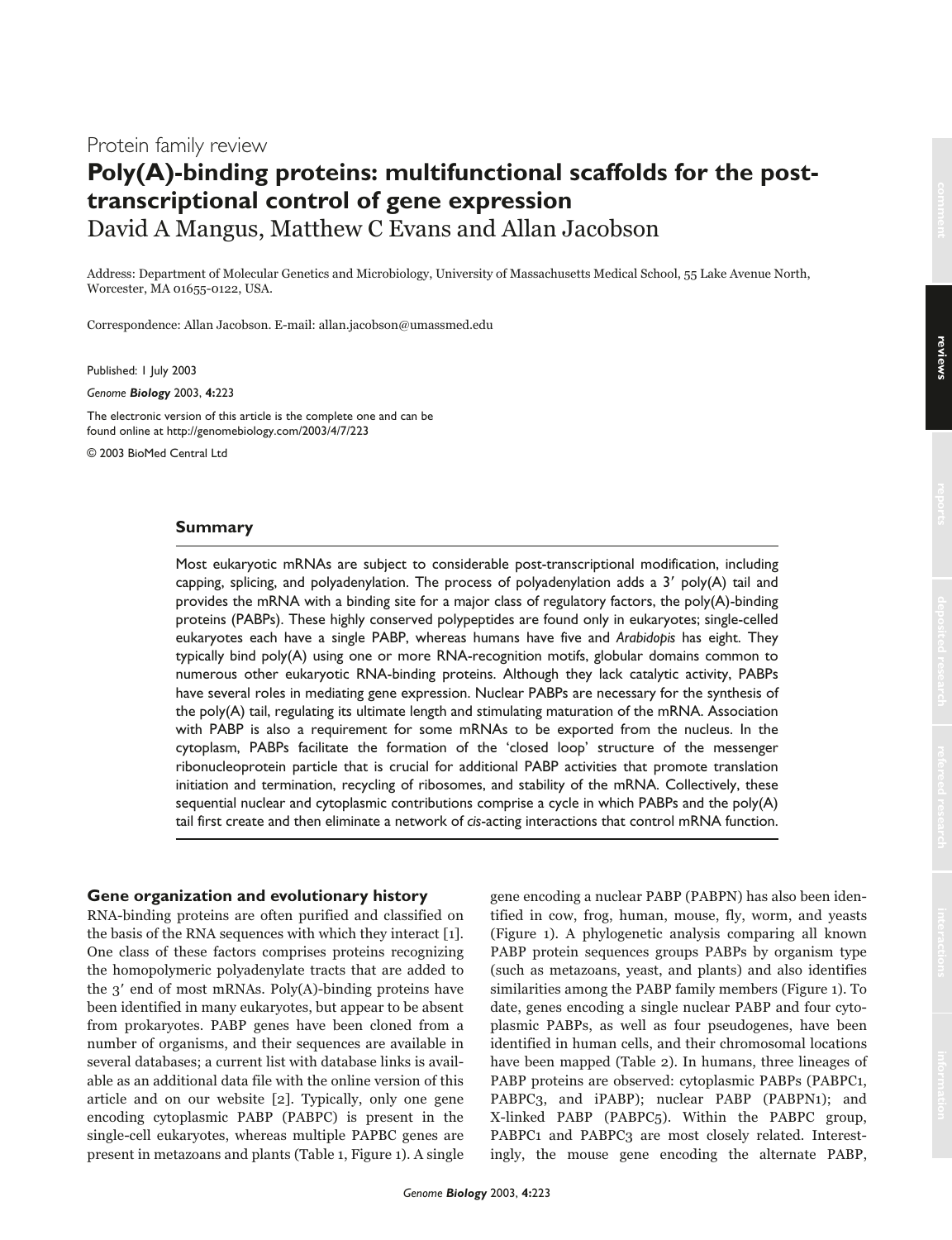| ٠<br>٠<br>× |
|-------------|
|-------------|

| Genes encoding cytoplasmic PABPs in various organisms |                       |  |  |
|-------------------------------------------------------|-----------------------|--|--|
| Organism                                              | Number of PABPC genes |  |  |
| Arabidopsis thaliana                                  | 8                     |  |  |
| Caenorhabditis elegans                                | 2                     |  |  |
| Candida albicans                                      |                       |  |  |
| Drosophila melanogaster                               |                       |  |  |
| Homo sapiens                                          | 4                     |  |  |
| Mus musculus                                          | 2                     |  |  |
| Saccharomyces cerevisiae                              |                       |  |  |
| Schizosaccharomyces pombe                             |                       |  |  |
| Xenopus laevis                                        | 3                     |  |  |

mPABPC2, seems to be a retroposon, as it has no introns and its promoter is distinct from that of  $mPABPC1$  [3]; mPABPC2 is most closely related to hPABPC3, which also lacks introns [4]. Similarly, all the characterized *PABPC*<sub>5</sub> genes lack introns [5], suggesting that they too may be derived from retrotransposition events.

A comparable evolutionary analysis was reported for the eight PAB genes identified in the plant Arabidopsis thaliana [6]. Phylogenetic comparisons coupled with expression analyses identified four classes of PABP proteins. In class I (PAB3 and PAB5), expression is limited to reproductive tissue; class II members (PAB2, PAB4 and PAB8) are highly and broadly expressed; class III PABPs (PAB6 and PAB7) have a restricted, weak expression pattern; and the sole member of class IV (PAB1) has low, tissue-specific expression. Comparison of the Arabidopsis PABPs with those from rice indicates that the duplication events which gave rise to classes I-III in flowering plants occurred prior to the divergence of monocots and dicots, more than 200 million years ago [6]. By analyzing the conservation and loss of introns within the PABP gene family, an evolutionary model has been derived in which an ancestral PABP independently gave rise to classes II, III and IV, with class I subsequently derived from class II [6]. Although all eight of the Arabidopsis PABPs are more closely related to the set of nuclear PABPs than to the PABPs of most other eukaryotes (Figure 1), none of these proteins appears to be an authentic PABPN1 species*.*

One interesting characteristic conserved among the PABPC1 genes is an adenylate-rich region in the 5' untranslated region (UTR). Several studies have suggested that PABP regulates its own expression by binding to these sequences [7-9].

# **Characteristic structural features**

The association of PABPs with poly(A) requires a minimal binding site of 12 adenosines, and multiple PABP molecules can bind to the same poly(A) tract, forming a repeating unit covering approximately 27 nucleotides [10-13]. In vitro binding affinities of PABP for poly(A) are of the order of 2-7 nM [13-15]. PABPs interact with poly(A) via RNA-recognition motifs (RRMs; Figure 2).

The RRM is the most prevalent domain used in the recognition of RNA, as shown by its presence in hundreds of different proteins [16]. RRMs, which are typically 90-100 amino acids in length, appear to be present in proteins in all types of organisms, suggesting that this is an ancestral motif with important functions in RNA biology. Solution nuclear magnetic resonance (NMR) and X-ray crystallographic studies have determined that the RRM is a globular domain composed of a four-stranded anti-parallel  $\beta$  sheet backed by two α helices (Figure 3a) [17]. The central two β strands of each RRM include two highly conserved sequence motifs, octameric RNP1 ( $(K/R)$ -G- $(F/Y)$ - $(G/A)$ -F-V-X- $(F/Y)$ , where X is any amino acid) and hexameric RNP2  $((L/I)-(F/Y) (V/I)-(G/K)-(N/G)-(L/M))$  (Figure 3a). The electron density map of the human PABPC1-oligo(A) complex identifies eight adenylate residues extending through a trough lined by the  $\beta$ -sheets of the RNPs (Figure 3b) [17]. Specificity for recognition of poly(A) is primarily mediated via van der Waals contacts, hydrogen bonds, and stacking interactions with conserved residues within the RNP motifs [17].

## **Cytoplasmic PABPs**

The overall structure of the cytoplasmic PABPs is highly conserved and consists of four RRMs connected to a carboxyterminal helical domain by an unstructured linker region rich in proline and methionine residues [12,18]. Phylogenetic analysis suggests that the four RRMs arose from successive duplications before the divergence of yeast and mammals [19]. The first two RRMs make up one functional unit and the latter two make up a second. This conclusion is derived partly from the observation that residues participating in RNA recognition within RRM1 are most similar to those in RRM3, while those of RRM2 are most like those of RRM4 [17]. Although each RRM is capable of binding RNA, they are not functionally equivalent, as they have differing affinities for poly(A) [15].

The carboxy-terminal helical domain is highly conserved. In humans it is composed of five helices (Figure 3c), while the yeast protein has only four, lacking an ortholog of the first helix [20,21]. The carboxy-terminal domain is not required for RNA recognition, is dispensable for cell viability in yeast  $[13,15]$ , and is missing from PABPC $5$  proteins  $[5]$ . This domain is shared with HECT domain proteins in the hyperplastic disc (HYD) family of ubiquitin-protein ligases [22], but there is no evidence that PABPs play any role in protein degradation. The carboxy-terminal domain is, however, the site of interaction with factors regulating polyadenylation, deadenylation, translation initiation, and translation termination (see below).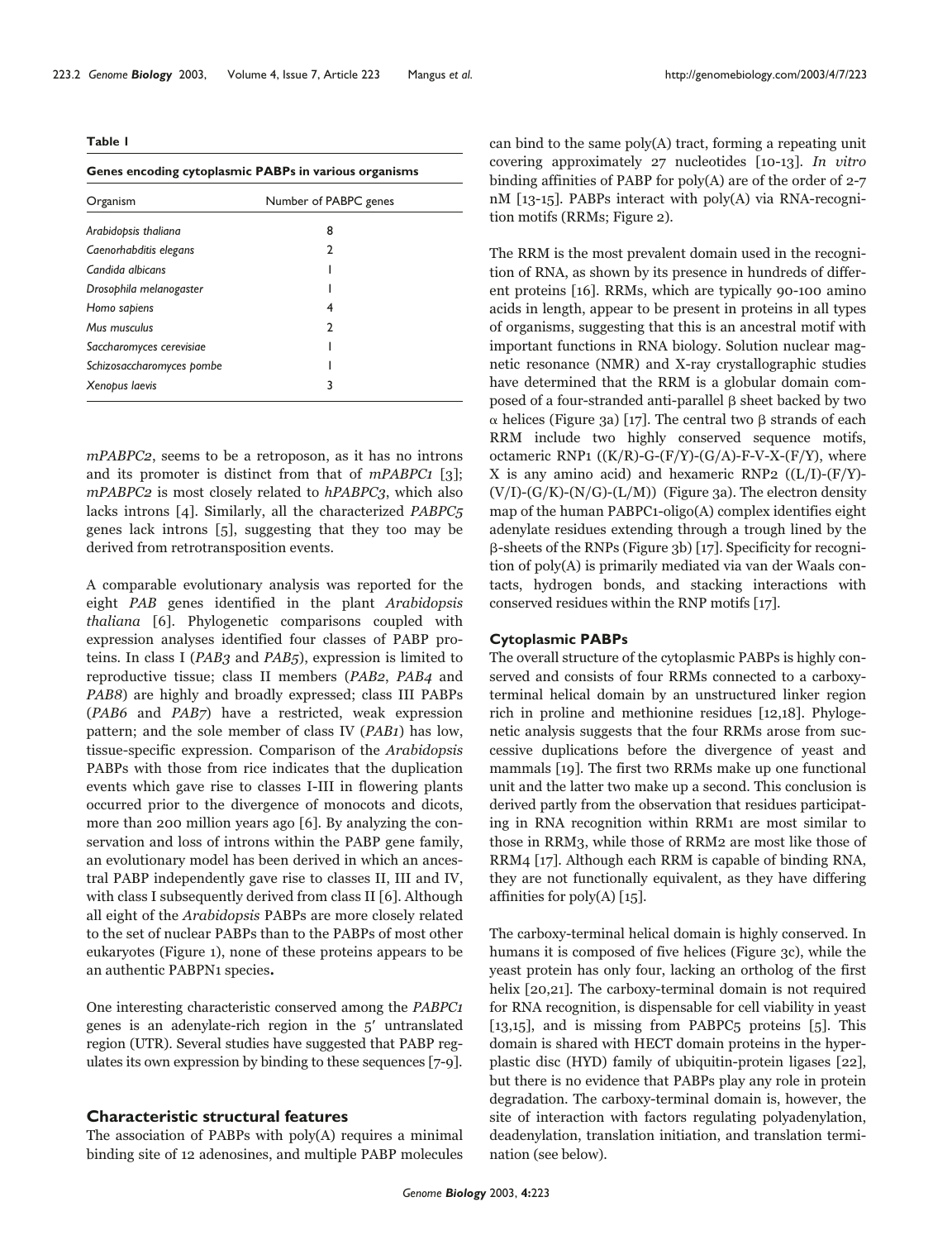

# **Figure 1**

Predicted evolutionary relationships of PABPs. Full-length PABP sequences were compiled from various databases (see Additional data files) and aligned using the CLUSTALW program at the European Bioinformatics Institute [122]. The tree was constructed using the neighbor-joining method [123] and drawn using Phylodendron [124]. The scale bar represents 0.1 substitutions. In the instances where no PABP name is given, only a single PABP protein has been identified in that organism.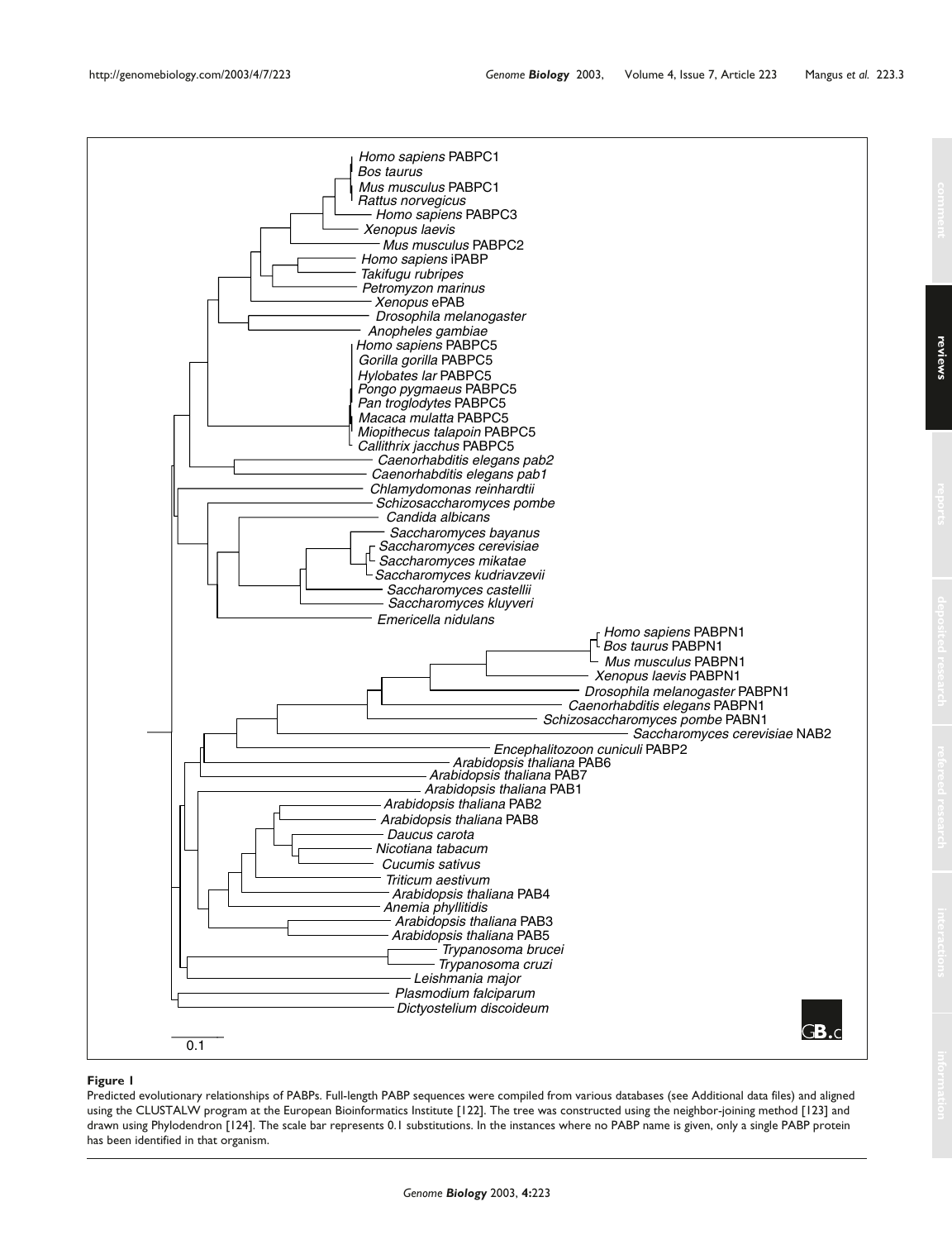### **Table 2**

| Chromosomal location of human PABP genes |                      |  |  |
|------------------------------------------|----------------------|--|--|
| Gene name                                | Chromosomal location |  |  |
| <b>PABPCI</b>                            | 8q22.2-q23           |  |  |
| PABPC3                                   | $13q12-q13$          |  |  |
| iPABP                                    | $lp32-36$            |  |  |
| PABPC5                                   | Xq21.3               |  |  |
| Pseudogene I                             | 4                    |  |  |
| Pseudogene 2                             | 14                   |  |  |
| Pseudogene 3                             | 6, 12, 21, or $X$    |  |  |
| Pseudogene 4 (formerly PABP4)            | 15                   |  |  |
| PABPN I                                  | $14q$ $11.2-q$ $13$  |  |  |

Information is derived from [10,11,13]. The map position of Pseudogene 3 is uncertain.

# **Nuclear PABPs**

The structure of the nuclear PABPs is not as well understood as that of the cytoplasmic PABPs, largely because crystal and NMR structures have yet to be determined, but it is known that they typically have an acidic amino terminus followed by a single RRM and an arginine-rich carboxy-terminal domain. Recognition of poly(A) requires both the RRM and the arginine-rich domain [23]. A run of alanines in PABN1 is expanded in the recessive disease oculopharyngeal muscular dystrophy (see Figure 2) [24,25].

In yeast, the nuclear PABP is essential for viability and is encoded by the NAB2 gene [26]. Unlike other poly(A) binding proteins, Nab2p uses an Arg-Gly-Gly (RGG) domain for binding. This protein also contains a Cys-Cys-Cys-His zinc-binding motif, similar to one in RNA polymerase subunits, and a glutamine-rich region that contains a variable number of Gln-Gln-Gln-Pro segments, the number of which is strain-dependent.

# **Localization and function**

PABPs have crucial roles in the pathways of gene expression. They bind the poly(A) tails of newly synthesized or mature mRNAs and appear to act as cis-acting effectors of specific steps in the polyadenylation, export, translation, and turnover of the transcripts to which they are bound. Lacking any evident catalytic activity, PABPs provide a scaffold for the binding of factors that mediate these steps and also apparently act as antagonists to the binding of factors that enable the terminal steps of mRNA degradation.

# **Polyadenylation**

Messenger RNAs synthesized in the nucleus generally contain a  $3'$  poly(A) tail; the rare exceptions to this rule are principally the transcripts of replication-dependent



### **Figure 2**

The domains of human PABPs. PABPC1, PABPC3, iPABP, PABPC5 and PABPN1 are shown, aligned on their first RNA-recognition motifs (RRMs). White capsules represent individual RRMs; black hexagons (5H) represent the five conserved helices at the carboxyl terminus. Inverted brackets indicate the site of expansion of a run of alanines in PABN1 that leads to the synthesis of PABPN1 with 12-17 alanines and results in the autosomal recessive disease oculopharyngeal muscular dystrophy (OMPD) [24,25]. PABPN1 accumulates in OMPD patients and forms intranuclear inclusions that appear to sequester mRNAs and associated factors and promote cell death [25].

histone genes. Newly synthesized poly(A) tails of different mRNAs are relatively homogeneous in length and approximately 200-250 residues in mammals and 70-90 residues in yeast [27]. These poly(A) tracts are not encoded within genes but are added to nascent pre-mRNAs in a two-step processing reaction that involves site-specific cleavage and subsequent polyadenylation of the upstream cleavage product [23,28-30]. Throughout eukaryotes, pre-mRNA cleavage and polyadenylation take place in a large complex (500-1,000 kDa) that includes poly(A) polymerase (PAP) and many additional factors. In general, the factors regulating PAP stimulate both the specificity and processivity of an otherwise marginally active and indiscriminate enzyme. In so doing, they not only regulate the process of polyadenylation but also determine the ultimate size of the poly(A) tail.

In mammalian cells, PABPN1 binds nascent tracts of 11-14 adenylate residues [31] and, along with cleavage and polyadenylation specificity factor (CPSF), stimulates PAP to switch from distributive synthesis (dropping off after synthesis of a few nucleotides) to processive (continuous, highspeed) synthesis [32,33]. PABPN1 monomers continue to bind available, nascent adenylates until the full-length poly(A) tail has been synthesized and the polymerase then reverts back to its distributive mode [34]. This sequential binding is accompanied by the formation of linear filaments and 21 nm spherical particles: the latter are thought to serve as 'molecular rulers' that dictate the final length of the poly(A) tail [34]. In this model, the particle is postulated to encompass a stable polyadenylation complex and to tolerate PABPN1-poly(A) oligomers until the tail reaches 200-300 nucleotides. Beyond that point, increased poly(A) length is believed to be compromised by disruption of critical interactions between PAP and CPSF [34].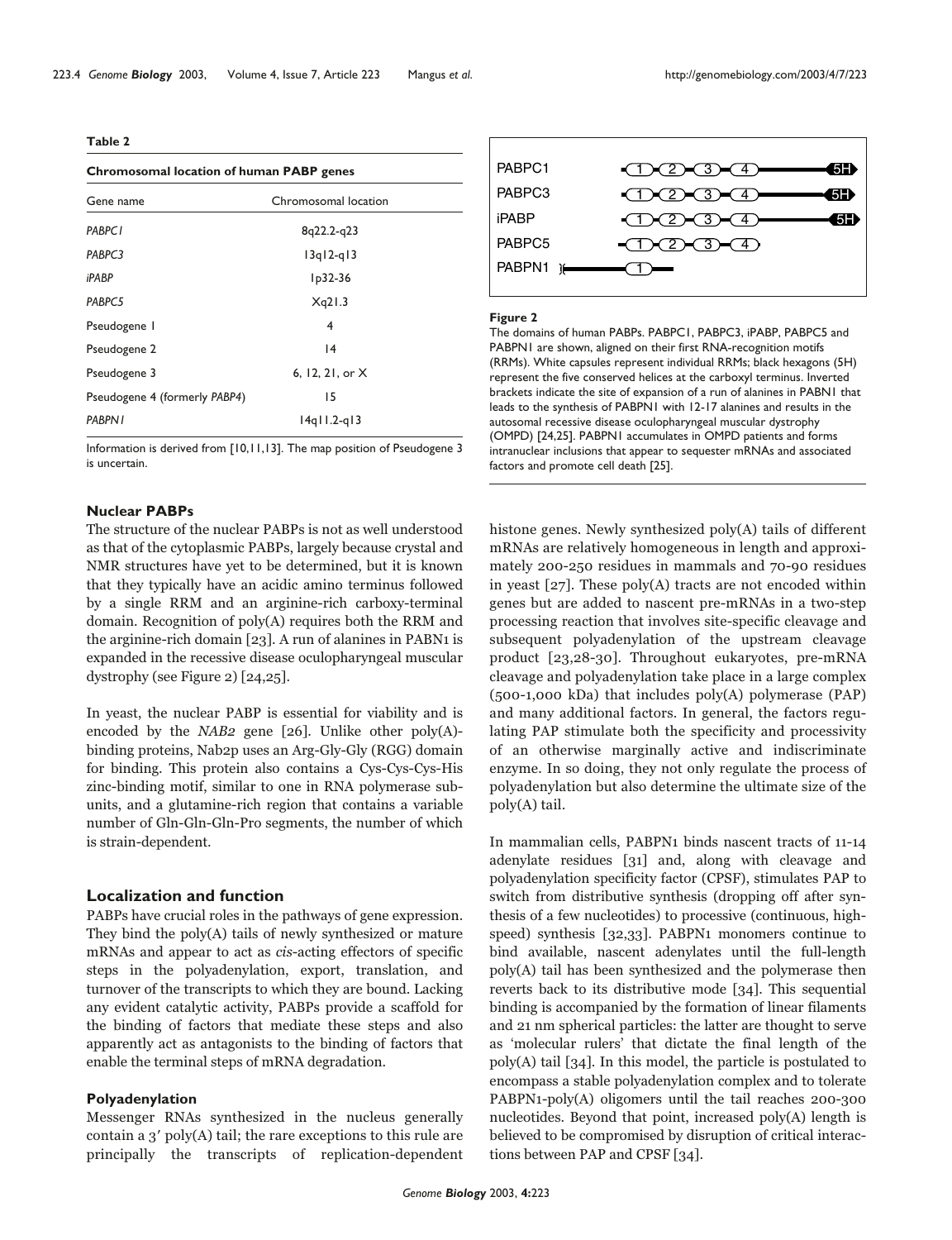

PABPs also play a role in the polyadenylation of yeast premRNAs. Recent studies indicate that Nab2p is the most likely candidate for the yeast equivalent of PABPN1 function, at least for a subset of mRNAs. Mutations in NAB2 promote hyperpolyadenylation of mRNA that cannot be reversed by overexpression of Pab1p [35]. The failure to detect this activity of Nab2p in earlier studies may be attributable to inhibitory interactions between Nab2p and its nuclear import receptor Kap104p, and/or to the preponderance of Pab<sub>1</sub> in whole-cell extracts used for *in vitro* polyadenylation and the consequent obstruction of Nab2p activity by Pab1p bound to nascent poly(A) [35]. Interestingly, mutations in the yeast gene encoding cytoplasmic PABP, PAB1, cause a significant increase in mRNA poly(A) tail lengths in vivo and in vitro [36-38], and this effect, too, is partly attributable to a switch of PAP (Pap1p) between processive and distributive activities. Unlike the process in mammalian cells, the yeast switch appears to be directly regulated by Fip1p and Yth1p, two factors unrelated to nuclear or cytoplasmic PABPs, and only indirectly regulated by Pab1p [39- 41]. Pab1p interactions underlying this indirect effect may include its binding to the nascent mRNA [28] or a direct interaction with the RNA-processing factor Rna15p [37].

Evidence for a direct role for Pab1p in yeast poly(A) length control comes from experiments analyzing the Pab1p-mediated regulation of poly(A) nuclease (PAN). This exonuclease, comprising the Pan2p and Pan3p proteins, appears to trim up to 20 residues from excessively long newly synthesized poly(A) tails in an mRNA-specific manner [42-44]. Pan2p, the subunit with apparent exonuclease activity, is positively and negatively regulated by interactions with Pan3p and Pbp1p, respectively; both of the latter interact with Pab1p (D.M. and A.J., unpublished observations; [43-45]).

# **Nuclear export**

A second role for PABPs in the nuclear maturation of mRNA can be inferred from experiments in which impaired 3' processing interferes with export of mRNAs to the cytoplasm. In both mammalian cells and yeast, mRNAs are generally retained in the nucleus when they lack a functional polyadenylation signal or when polyadenylation is inhibited by the absence or inactivity of specific catalytic factors [46-49]. Since the failure to polyadenylate an mRNA would deprive it of

# **Figure 3**

Structures of the domains of human PABPC1. **(a)** Crystal structure of RRMs 1 and 2 in association with poly(A) [17]. The central two  $\beta$  strands of each RRM include two highly conserved sequence motifs, octomeric RNP1 ((K/R)-G-(F/Y)-(G/A)-F-V-X-(F/Y), where X is any amino acid) and hexameric RNP2 ((L/I)-(F/Y)-(V/I)-(G/K)-(N/G)-(L/M)), which is repeated six times. **(b)** The RNA-binding trough that is present when RRM1 and RRM2 of human associate with poly(A). **(c)** NMR structure of the five carboxy-terminal helices [21]. Figures were generated by MOLSCRIPT 2.0 using data from Protein data bank (PDB) files (a,b) 1CVJ and (c) 1G9L [125,126].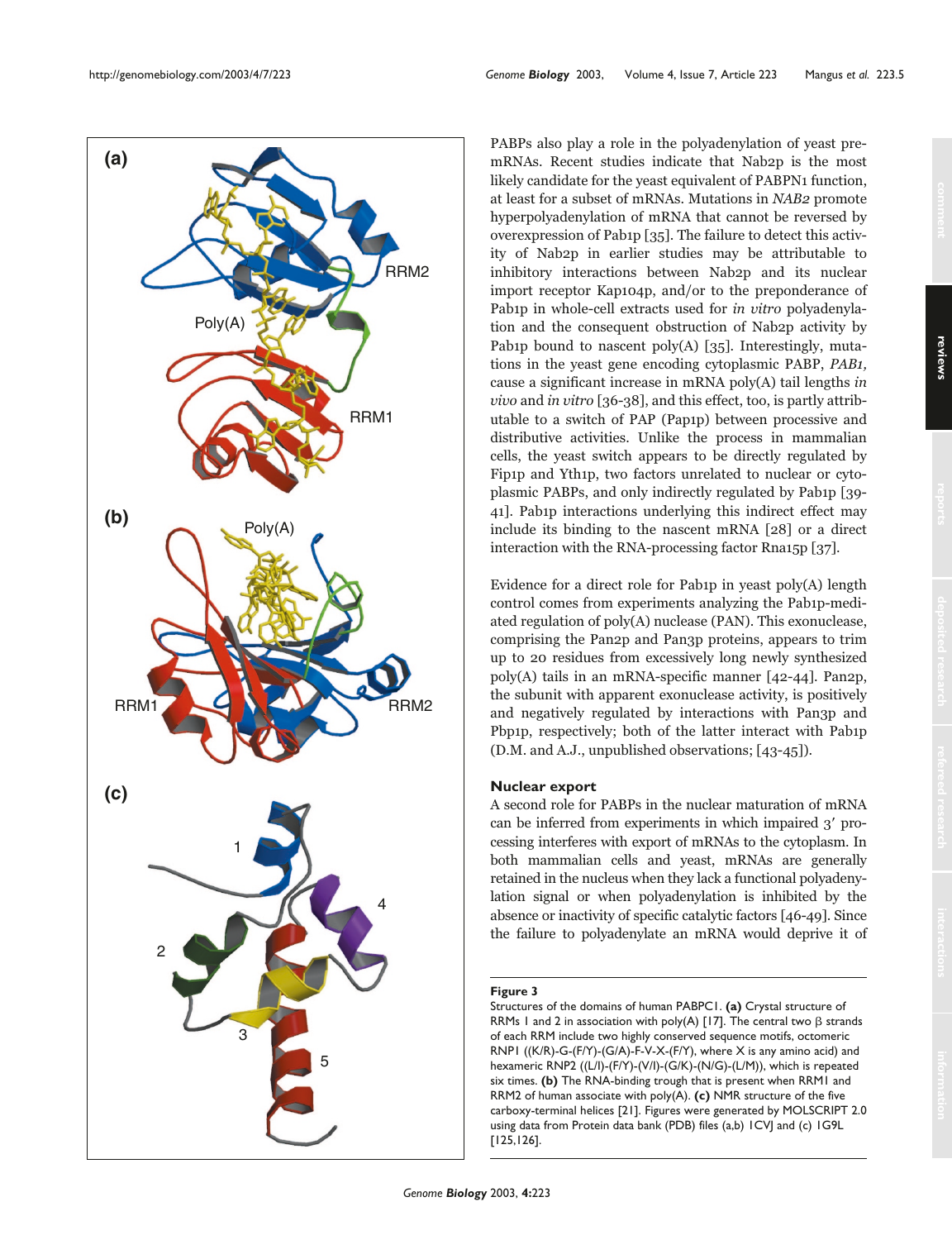bound PABPs, nuclear retention of mRNA could be attributable to an essential role for PABPs in mRNA export.

As noted above, PABPs coat the nascent poly(A) tail and play a role in determining its ultimate length. How, then, might this poly(A)-PABP complex facilitate the exit of mRNAs and their associated proteins (mRNPs) from the nucleus? Consistent with the propensity of PABPs to form interactions critical to specific functions, yeast Pab1p has been shown to interact with specific nucleoporins [50] and the nuclear export signal export receptor, Xpo1p [49], and Nab2p has been shown to interact with Gfd1p, a nuclear-pore-associated protein [51]. The presence of bound Pab1p or Nab2p could serve as a determinant of an mRNP's export competence, in a manner analogous to the function of the RNA export factor Yra1p [52]. This view is consistent with the observed nucleocytoplasmic shuttling of yeast and mammalian PABPs [53-56] and with the inhibitory effects on mRNA export caused by interactions between the influenza virus NS1A protein and PABPN1 [57].

The notion of a direct role for PABPs in mRNA export may, however, be too simplistic. It does not accommodate examples of mRNAs that enter the cytoplasm without conventional 3 processing [58,59], viable mutants devoid of PABP [36], or functional interactions between the  $3'$  processing apparatus and the factors that promote mRNA export [49,60]. The latter reflect a quality control mechanism that leads to retention of an mRNA in the nucleus (often at its transcription site) in the event of processing problems [49,61,62]. This apparent checkpoint illustrates the interdependence of many steps in gene expression and the manner in which such regulatory mechanisms can make indirect effects appear to be direct.

# **Translation initiation**

After an mRNA enters the cytoplasm, the association of PABP with its poly(A) tail promotes  $5'-3'$  interactions that stimulate initiation of its translation [27,63]. Formation of this 'closed loop' [27] was shown by Sachs and colleagues [64-66] to promote the recruitment of 40S ribosomal subunits and to be dependent, at a minimum, on interactions between initiation factor eIF4G and PABP and concurrent interactions between eIF4G and the cap-binding protein eIF4E (Figure 4). The existence of a translational regulatory network involving PABP, eIF4G, and eIF4E is consistent with the impaired-translation phenotypes of yeast strains lacking functional Pab1p [36] and provides a mechanistic basis for the synergistic effects on translation known to occur when mRNAs are both capped and polyadenylated [65,67,68]. The combined cooperative interactions enhance the affinity of eIF4E for the  $5'$  cap of the mRNA by lowering its dissociation rate [69-72], stimulate the RNA-binding activity of PABP [73], and increase the ATPase and RNA helicase activities of eIF4A, eIF4B, and eIF(iso)4F [74]. The combination of these effects also provides an effective means for the protein synthesis apparatus to ensure preferential

translation of mRNAs containing both a cap and a poly(A) tail [74] and may create an opportunity for ribosomes to recycle from the 3' to the  $5'$  end of the same mRNA [27,75].

Studies in yeast and mammalian cells have shown that the Pab1p-eIF4G interaction requires RRM1 and RRM2 of Pab1p (the same RRMs required for poly(A) recognition) and an amino-terminal domain of eIF4G [65,76-78]. Several additional experiments have indicated, however, that the network of 5-3 interactions regulating translation initiation goes well beyond the communication of a single domain in PABP with another in eIF4G. This was initially suggested by the existence of viable yeast pab1 mutants in which the Pab1p-eIF4G interaction could not occur [65] and others that had defects in poly(A)-dependent translation but no defects in eIF4G binding [76]. The potential complexity of PABP's translationpromoting interactions is illustrated by interactions of PABPs in wheat germ with the initiation factor eIF4B [73] and in mammals with the PABP-interacting proteins Paip1 and Paip2 [79-82]. Paip1 is homologous to the central segment of mammalian eIF4G and binds with high affinity and 1:1 stoichiometry to two sites in PABP, one in RRMs 1 and 2 and the other in the carboxy-terminal domain [79,80]. The region of eIF4G to which Paip1 is homologous encompasses one of two binding sites for the RNA helicase eIF4A. Not surprisingly, Paip1 also interacts with eIF4A, and is capable of stimulating the translation of a reporter mRNA when overexpressed in cultured cells [79]. Paip2, a low-molecular-weight acidic protein, binds PABP at two sites, one in RRMs 2 and 3 and one in the carboxyl terminus [81,82]. Binding of Paip2 to the RRM2-3 region competes effectively for binding of Paip1 to PABP, reduces PABP binding to poly(A), and inhibits the translation of polyadenylated mRNA [81,82].

Tethered-function assays in yeast and Xenopus that exploit PABP fusions to the bacteriophage MS2 coat protein also underscore the intricate nature of PABP's stimulatory effects on translation [83]. PABP tethered at specific MS2 coat binding sites stimulates translation of a reporter mRNA in cis, but not in trans, and can do so without its poly(A)-binding activity and in the absence of a poly(A) tail [83]. With the exception of the yeast requirement that Pab1p be bound to poly(A) in order to interact with eIF4G [64], this implies that, at least with respect to translational stimulation, poly(A) simply provides a binding site for PABP. The failure of yeast Pab1p to function in the absence of bound poly(A) may reflect the selective inability of yeast eIF4G to stabilize the packing of poly(A)-associated RRMs 1 and 2 in a manner comparable to that achieved by the eIF4Gs of other species [84]. Tethered function assays also reveal that RRMs 1 and 2, or RRMs 3 and 4, of Xenopus PABP are as capable of translational stimulation as the fulllength protein, despite the fact that RRMs 3 and 4 lack the ability to interact with eIF4G or Paip1 [83]. Like the Pab1peIF4G interaction mutants in yeast [65,76], the novel PABP interactors in mammals and plants [73,79-82], and the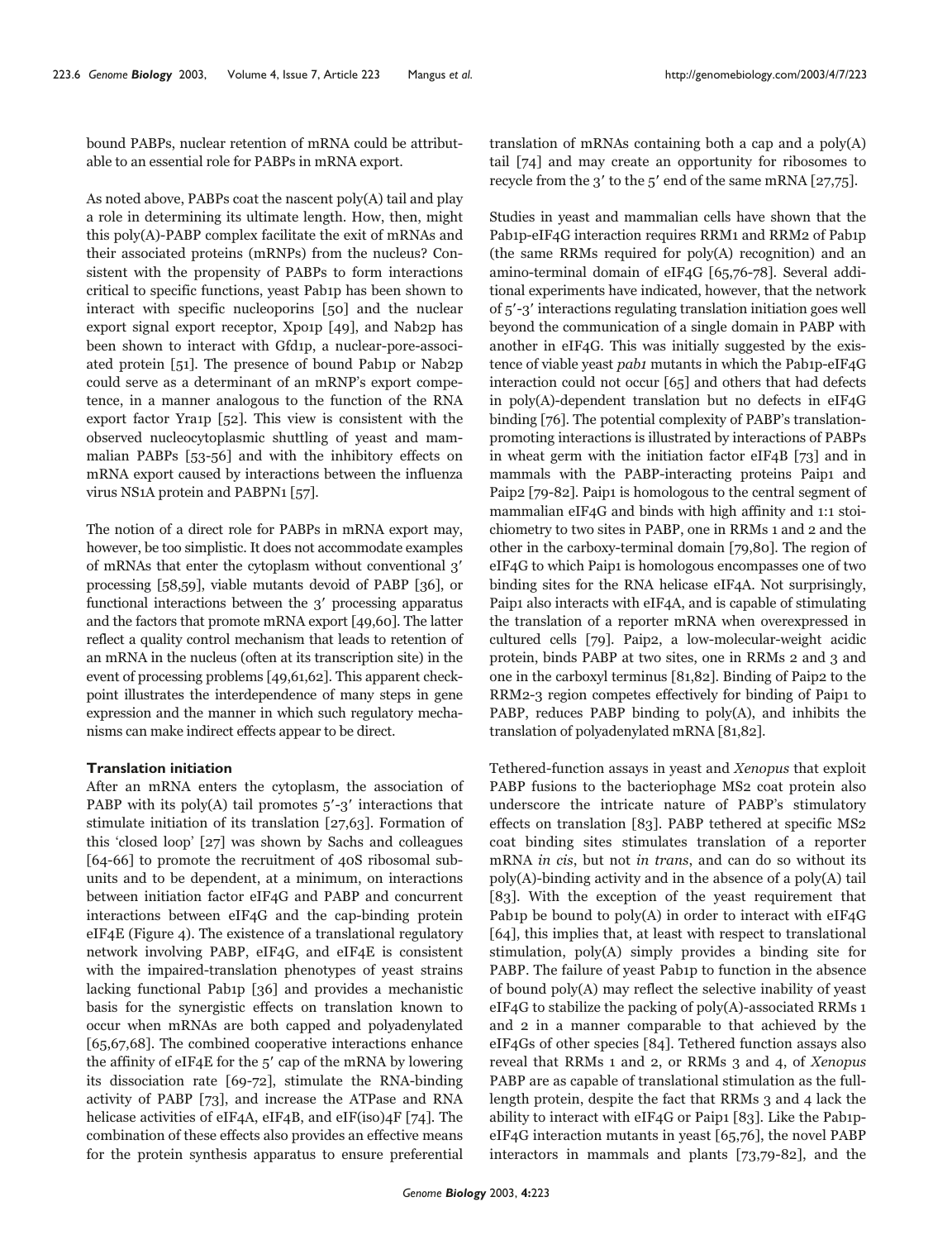

## **Figure 4**

Roles of PABP in mRNA translation and stability. This model depicts different stages of a cytoplasmic mRNA 'life cycle', in which distinct roles can be ascribed to PABP. **(a)** Association of PABP with the mRNA poly(A) tail. **(b)** Interaction of PABP with elongation initiation factor eIF4G to promote formation of the 'closed loop', thus **(c)** initiating translation and antagonizing decapping. **(d)** Interaction of PABP with the termination factor eRF3 and recycling of the ribosome from the 5' to the 3' end of the same mRNA. (e) Poly(A) shortening by the Ccr4p-Pop2p-Notp deadenylase complex. **(f)** Loss of the poly(A) tail and PABP, facilitating **(g)** dissociation of the proteins of the mRNP, binding of the Lsm1-7p-Pat1p complex, and decapping by the decapping proteins Dcp1p and Dcp2p, and subsequent **(h)** 5-to-3 degradation of the mRNA by the exonuclease Xrn1p or **(i)** 3-to-5 degradation by the exosome.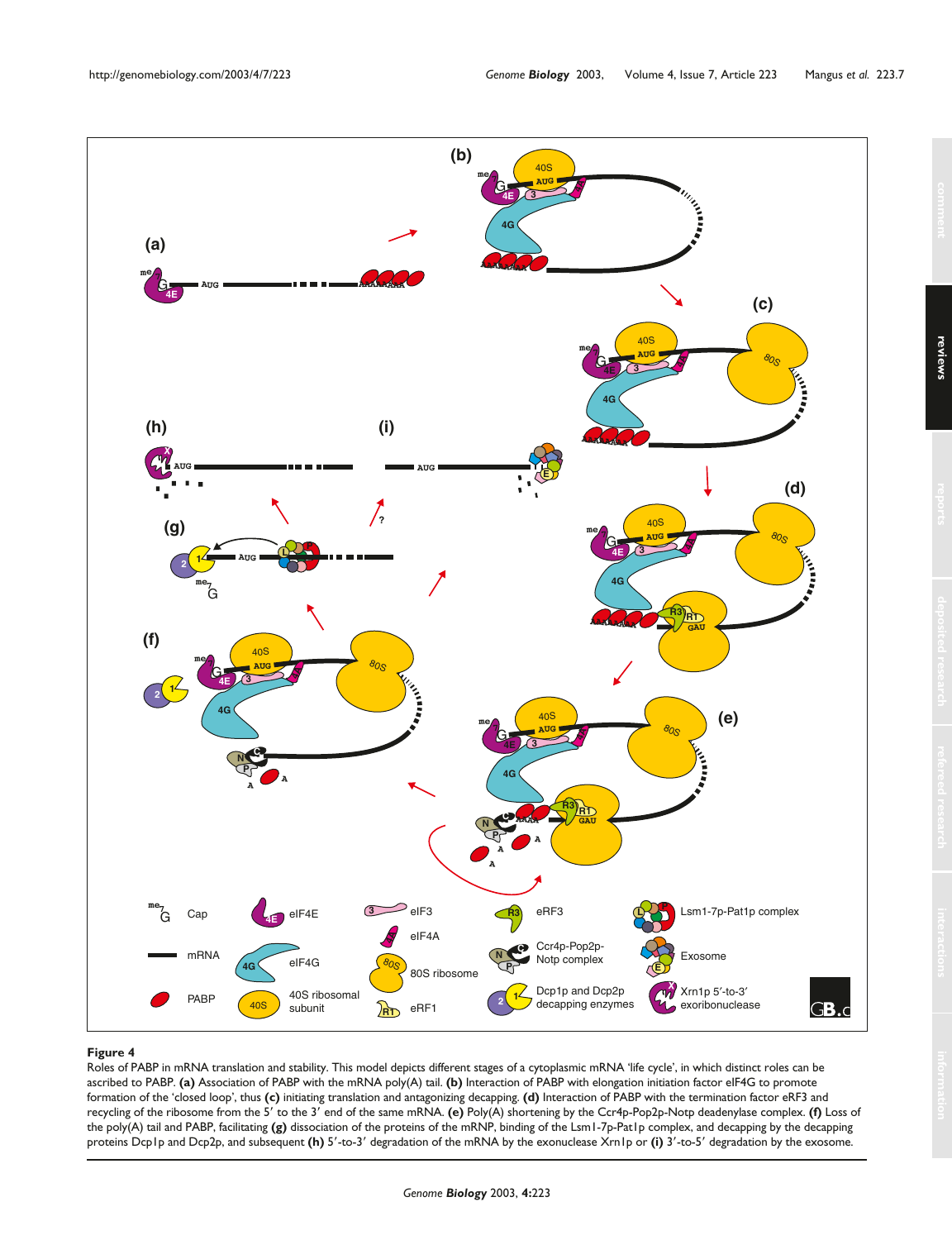unique domain requirements for trans-activation of translation by Pab1p [78], this observation implies that interaction with eIF4G is not likely to be the only mechanism by which PABP stimulates translation. One alternative model for PABP function, supported by genetic analyses in yeast [85] and the biochemical properties of poly(A)-deficient mRNAs in vitro [67], suggests that PABP is also a regulator of the joining of the 60S subunit to the 40S preinitiation complex. The studies in yeast indicate that PABP controls 60S joining by regulating the activities of two RNA helicases, Ski2p and Slh1p [85].

Additional insight into the translational networks affected by the presence of PABP is derived from studies of the tactics that viruses and cells use to modulate PABP structure and/or activity. For example, rotaviruses reroute translation for their own purposes by synthesizing a protein, NSP3, which serves as a PABP analog. NSP3 binds to specific 3' sequences on viral mRNAs and effectively circularizes those transcripts, and mimics PABP, by also binding to eIF4G [86]. Enteroviruses, on the other hand, choose to eliminate the activity of PABP, rather than replace it. As part of a general assault on host cap-dependent translation, these viruses express two proteases, 2A and 3C, that not only remove the PABP-interacting domain of eIF4G but also cleave PABP into several fragments [87,88]. PABP interactions and activity, at least in plants, are also altered by changes in its phosphorylation status [89] and may be affected by arginine methylation within the domain separating RRM4 from the carboxy-terminal helices [90].

In addition to their global effects on translation initiation, PABPs can also selectively affect the translation of individual mRNAs. PABPs can bind oligoadenylate tracts in the 5 UTRs of their own mRNAs, thereby repressing their own translation (and possibly their stability [17]) [9,91]. This autoregulation can be mimicked both in vitro and in vivo, can be abolished by deletion of the adenylate-rich region and can be conferred on other mRNAs by insertion of the adenylate-rich tract within their 5' UTRs. In each case, the presence of PABP is required to mediate the observed effects. The inhibition of translation has been ascribed to an inability of the 60S ribosomal subunit to join the pre-initiation complex [92]. PABP can also facilitate the binding of translational repressors specific for other mRNAs, such as that encoding the iron-oxidizing protein ceruloplasmin [93], and can activate the translation of a large number of mRNAs whose polyadenylation is developmentally controlled [94], as well as functioning as an mRNA-specific activator. Cytoplasmic PABP in Chlamydomonas reinhardtii, normally a 69 kDa polypeptide, is imported into chloroplasts where it is processed to a 47 kDa form that binds the 5' UTR of the *psbA* mRNA and activates its translation [95]. The latter role of PABP is particularly intriguing in light of the generally prokaryotic nature of chloroplast translation systems.

## **Translation termination**

The eukaryotic translation termination factor eRF1, which is responsible for catalyzing polypeptide hydrolysis in response to recognition of any of the three nonsense codons by the ribosome, appears to be activated by the GTPase eRF3 [96]. The amino-terminal region of eRF3 does not participate in this interaction with eRF1, but does interact directly with the carboxy-terminal domain of cytoplasmic PABPs [21,97,98]. The eRF3-PABP interaction appears to enhance the efficiency of termination in cells with mutated or aggregated eRF3 [98] and to promote ribosome recycling for multiple rounds of translation on the same mRNA [99]. It also seems to minimize the multimerization of PABP monomers on poly(A), possibly expediting access of poly(A) shortening enzymes to their substrate and linking translational termination to normal mRNA decay [97]. Additional insights into the role of PABPs in translation termination come from analyses of instances in which termination occurs abnormally, such as at premature nonsense codons. In this case, termination is thought to be aberrant because of the creation of a 'faux' UTR, an untranslated region lacking at least one of the factors required for efficient polypeptide hydrolysis and ribosome release that are normally positioned  $3'$  to a termination codon by interaction with poly(A)-associated PABP [100].

## **Decay of mRNA**

The process of mRNA decay can be initiated by three distinct events: endonucleolytic cleavage, removal of the 5' cap, and poly(A) shortening [101]. In yeast, in which the process of mRNA decay has been extensively analyzed, most wild-type mRNAs decay by a mechanism in which the initial nucleolytic event is the shortening of the poly(A) tail to an oligo(A) length of 10-15 nucleotides. After poly(A) shortening, transcripts are decapped by the Dcp1p-Dcp2p complex. Decapped and deadenylated mRNAs are then digested exonucleolytically by the 5'-to-3' exoribonuclease, Xrn1p, and/or the  $3'$ -to- $5'$  multi-subunit exosome [102] (Figure 4).

All three decay-initiating events eliminate the closed-loop state of the mRNP by removing or separating the binding sites for the respective  $5'$  and  $3'$  interacting proteins [27], and these events also render the remaining mRNA fragments substrates for further degradation. At a minimum, then, mRNA decay generally occurs concurrently with the conversion of an mRNP from a translatable to an untranslatable (or poorly translatable) form [27,101], that is, in parallel with the termination of PABP's role in the enhancement of translation initiation.

Although the onset of mRNA decapping does coincide with the loss of PABP's binding site, and efficient translation initiation does, indeed, antagonize mRNA decay [103,104], PABP's role in the maintenance of mRNA stability is more complicated than that of a mere translation enhancer. Several observations suggest that loss of PABP's binding site, and presumptive disruption of the closed loop state, may not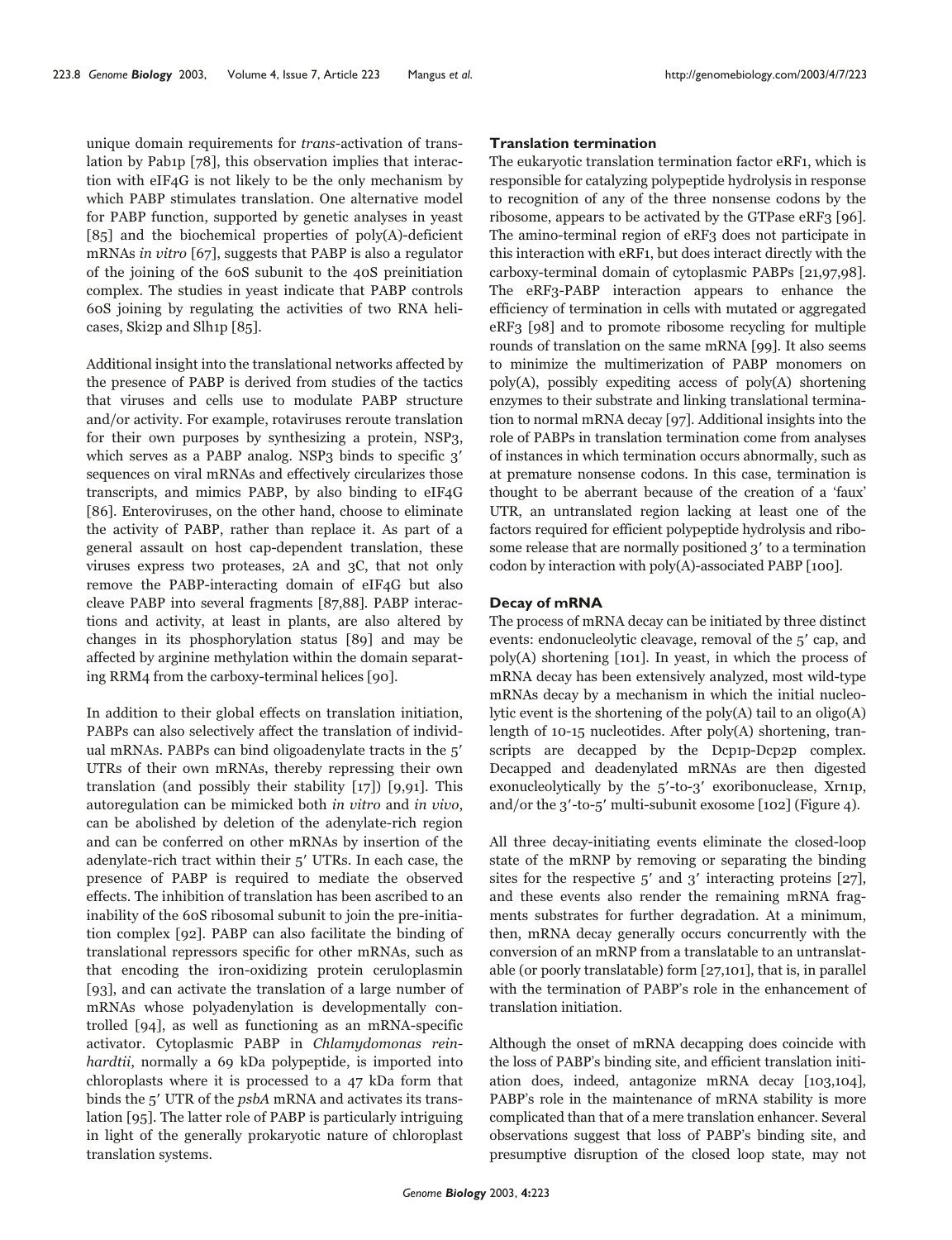always trigger immediate degradation of the remainder of the mRNA. These observations include, first, that poly(A) shortening or removal is the rate-determining event in the decay of some mRNAs whereas for others, it may be an obligate event in their degradation but not the rate-determining step [105,106]; second, that yeast *pab1* mutations that unlink mRNA decapping from poly(A) shortening do not necessarily accelerate the rate of mRNA decay [107,108]; and third, that the domains of tethered Pab1p that provide yeast mRNA stabilization and translation functions are different [83,109].

Additional roles for PABP in the regulation of mRNA stability range from being an antagonist or promoter of poly(A) shortening to a facilitator of the binding of additional factors that promote or retard rapid mRNA decay. In vitro, excess poly(A) is an effective competitor of PABP binding to mRNA [63,110- 112]. Such competition accelerates the rate of poly(A) shortening, indicating that the presence of PABP on the poly(A) tail provides a protective effect [110-112]. This effect is, in part, attributable to physical hindrance of the deadenylase, because poly(A) tails are often shortened in discrete lengths equivalent in size to a PABP 'footprint' [113]. It is also known, however, that the principal yeast deadenylase, the Ccr4p-Pop2p-Notp complex (Figure 4), and a major mammalian deadenylase, PARN, are both inhibited in the presence of PABP [114]. In contrast, the yeast Pan2p-Pan3p deadenylase, an enzyme responsible for the initial trimming of the poly(A) tail (see above), requires Pab1p for its activity [42,44].

Much like its role in translational initiation, PABP also influences mRNA decay by interacting with key regulatory proteins, either influencing their activity or being influenced by them. Two proteins that bind the 3' UTR of the  $\alpha$ -globin mRNA and enhance its stability,  $\alpha$ CP1 and  $\alpha$ CP2, interact with human PABP [113]. PABP appears to stimulate the ability of the  $\alpha$ CP proteins to bind to their target sequence in the  $3'$  UTR, thereby precluding access of an endonuclease (ErEN) to its recognition site [115]. Interestingly, the binding of PABP to the poly(A) tail is also enhanced by the  $\alpha$ CP proteins, implying that  $\alpha$ -globin mRNA stabilization is mediated by multiple interdependent events [115]. Stability of the mRNA encoding the transcription factor c-Fos is regulated by sequence elements in its 3 UTR and coding region [116]. The coding region stability element, also known as the major protein-coding-region determinant (mCRD), interacts with a complex of RNAbinding proteins that includes PABP, Paip1, hnRNPD, NSAP1, and Unr [117]. Translation through the mCRD destabilizes c-fos mRNA by a mechanism that is thought to disrupt interactions with this complex and, in turn, promote poly(A) shortening [117]. As noted above, PABP also interacts with the termination factor eRF3 [21,97,98], a consequence of which is a decrease in the number of PABP multimers associated with the poly(A) tail. This observation links translation termination to poly(A) shortening and suggests one mechanism for orchestrating a standardized 'clock' that limits the lifetime of a poly(A) tail and, in turn, the mRNA to which it is appended [97].

Additional roles for PABP in mRNA decay are illustrated by events that occur after the poly(A) tail has been removed. As shown in Figure 4, mRNA deadenylation is accompanied by an mRNP rearrangement that allows binding of a decapping activator complex containing the proteins Lsm1p-Lsm7p and Pat1p [118]. This complex appears to promote interaction of the mRNP with the Dcp1p-Dcp2p decapping complex, thereby creating a substrate for terminal  $5'-10-3'$ , and/or  $3'-1$ to-5 exonucleolytic degradation [119] (Figure 4). Recent studies indicate that all steps subsequent to association of the Lsm1-7p-Pat1p complex occur at a limited number of subcellular sites called P bodies [119]. In principle, therefore, both the terminal steps of mRNA decay (from decapping onwards), and their localization to a specific subcellular site, are prevented from occurring by the presence of bound Pab1p. Pab1p may simply maintain the mRNP in its translation-favorable mode, but the formal possibility that it directly inhibits mRNA association of the Lsm1-7p-Pat1p complex has not been excluded. In the latter hypothesis, PABP's exit from the mRNP would complete a cycle in which its initial association with mRNA assists in mRNP formation, then leads to efficient mRNP utilization, and culminates in destruction of the mRNA.

# **Frontiers**

Considering the number of functions associated with the PABPs, and their simultaneous interactions with both RNA and other proteins, the number of questions for which we have no answers far exceeds the number of those for which we do. Does the presence or absence of PABP determine an mRNP's competence for export, or does it play a more active role? How is nuclear PABP exchanged for cytoplasmic PABP and where does that exchange take place? How does interaction with PABP actually affect eIF4G and eRF3, and vice versa; in other words, do these proteins influence each other's conformations and interactions with other factors? Does autoregulatory PABP simply 'block' the 5' UTR or does it promote interactions with other factors that are the ultimate regulators? Why do plants have so many PABP genes? Have they separated PABP's functions into distinct polypeptides?

A key question is which of PABP's many functions are essential. Of the functions enumerated in this review, most appear to be dispensable. For example, PABP mutants lacking the ability to interact with factors governing polyadenylation, translation initiation, and translation termination are all viable. Cross-species complementation experiments assessing the essential nature of PABP demonstrate that Arabidopsis Pab3p can restore PABP's role in mRNA biogenesis but fails to complement defects in mRNA decay and translation initiation [120]. What does appear to be required is the ability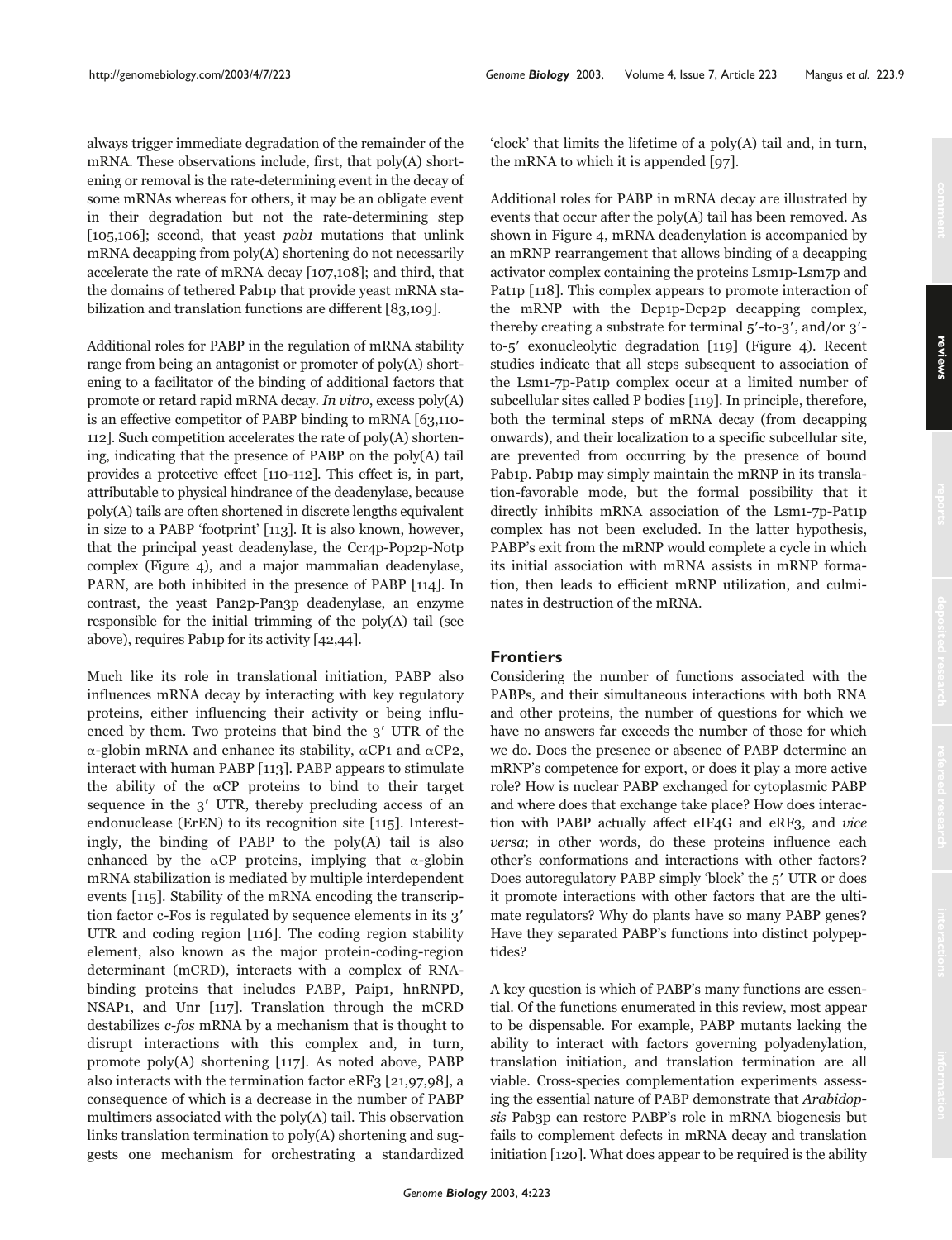of PABP to recognize RNA. The possibility remains that the essential nature of PABP lies not with a single function but with a combination of functions. That, of course, raises the final question: have all of PABP's functions been enumerated? That seems unlikely. A hint of PABP's untapped versatility is apparent from its role in the replication of zucchini yellow mosaic potyvirus, a plant virus whose RNA-dependent RNA polymerase appears to exploit PABP for viral replication [121]. Who knows - maybe PABP will find its way into splicing and transcription, completing its act as the oneman band of gene expression.

## **Additional data files**

A list of the currently known PABP genes with accession numbers and links to their entries in the nucleotide and protein sequence databases (Additional data file 1) and the sequences of these proteins in FASTA format (Additional data file 2) are available with the online version of this article.

### **Acknowledgements**

This work was supported by grants GM27757 and GM61096 to A.J. from the National Institutes of Health. We thank Dmitry Belostotsky for sharing data prior to publication, Bin Qin for invaluable assistance with computer graphics, and members of our laboratory for comments on the manuscript.

#### **References**

- 1. Burd CG, Matunis EL, Dreyfuss G: **The multiple RNA-binding domains of the mRNA poly(A)-binding protein have different RNA-binding activities.** *Mol Cell Biol* 1991, **11:**3419-3424. Characterization of the RNA-binding domains of the yeast poly(A) binding protein.
- 2. **The Jacobson lab additional data** [http://jacobsonlab.umassmed.edu/cgi-bin/dbcontents.cgi?gencontents=PABPs] Fasta data and links to poly(A)-binding protein sequences are available on this website.
- 3. Kleene KC, Mulligan E, Steiger D, Donohue K, Mastrangelo MA: **The mouse gene encoding the testis-specific isoform of poly(A) binding protein (Pabp2) is an expressed retroposon: intimations that gene expression in spermatogenic cells facilitates the creation of new genes.** *J Mol Evol* 1998, **47:**275-281.

This article reports the characterization of mouse testis-specific PABP2 isoform.

4. Feral C, Guellaen G, Pawlak A: **Human testis expresses a specific poly(A)-binding protein.** *Nucleic Acids Res* 2001, **29:**1872- 1883.

This article describes the characterization of human testis-specific PABP3 isoform.

- 5. Blanco P, Sargent CA, Boucher CA, Howell G, Ross M, Affara NA: **A novel poly(A)-binding protein gene (PABPC5) maps to an X-specific subinterval in the Xq21.3/Yp11.2 homology block of the human sex chromosomes.** *Genomics* 2001, **74:**1-11. The human PABPC5 was localized to the X chromosome.
- 6. Belostotsky DA: **Unexpected complexity of poly(A)-binding protein gene families in flowering plants: three conserved lineages that are at least 200 million years old and possible auto- and cross-regulation.** *Genetics* 2003, **163:**311-319.
- An article describing three distinct classes of PABP genes in *Arabidopsis*. 7. de Melo Neto OP, Standart N, Martins de Sa C: **Autoregulation of poly(A)-binding protein synthesis** *in vitro***.** *Nucleic Acids Res* 1995, **23:**2198-2205.

Binding of PABP to an A-rich tract in the 5' UTR regulates PABP gene expression.

- 8. Bag J, Wu J: **Translational control of poly(A)-binding protein expression.** *Eur J Biochem* 1996, **237:**143-152. PABP binding to the 5' UTR of its own mRNA to regulate translation *in cis*.
- 9. Wu J, Bag J: **Negative control of the poly(A)-binding protein mRNA translation is mediated by the adenine-rich region of its 5-untranslated region.** *J Biol Chem* 1998, **273:**34535-34542. The authors report the autoregulation of PABP expression in HeLa cells.
- 10. Baer BW, Kornberg RD: **Repeating structure of cytoplasmic poly(A)-ribonucleoprotein.** *Proc Natl Acad Sci USA* 1980, **77:**1890-1892. Demonstration of the 27-nucleotide repeats in PABP/poly(A) com-
- plexes. 11. Baer BW, Kornberg RD: **The protein responsible for the repeating structure of cytoplasmic poly(A)-ribonucleoprotein.** *J Cell Biol* 1983, **96:**717-721. Demonstration that 27-nucleotide RNP repeats are attributable to

PABP.

- 12. Sachs AB, Bond MW, Kornberg RD: **A single gene from yeast for both nuclear and cytoplasmic polyadenylate-binding proteins: domain structure and expression.** *Cell* 1986, **45:**827-835. The cloning and characterization of the yeast *PAB1* gene.
- 13. Sachs AB, Davis RW, Kornberg RD: **A single domain of yeast poly(A)-binding protein is necessary and sufficient for RNA binding and cell viability.** *Mol Cell Biol* 1987, **7:**3268-3276. An analysis of the consequences of large deletions in the yeast *PAB1* gene.
- 14. Gorlach M, Burd CG, Dreyfuss G: **The mRNA poly(A)-binding protein: localization, abundance, and RNA-binding specificity.** *Exp Cell Res* 1994, **211:**400-407. Specific monoclonal antibodies were used to determine the subcellular
- localization, concentration, and binding affinities of human PABP. 15. Kuhn U, Pieler T: *Xenopus* **poly(A)-binding protein: functional domains in RNA binding and protein-protein interaction.** *J Mol Biol* 1996, **256:**20-30.
- Functional characterization of distinct domains within *Xenopus* PABP. 16. Burd CG, Dreyfuss G: **Conserved structures and diversity of functions of RNA-binding proteins.** *Science* 1994, **265:**615-621.
- An overview of the structure and function of RNA-binding domains. 17. Deo RC, Bonanno JB, Sonenberg N, Burley SK: **Recognition of polyadenylate RNA by the poly(A)-binding protein.** *Cell* 1999, **98:**835-845.

A report of the structure of the two amino-terminal RRMs of human PABP bound to poly(A)

- 18. Adam SA, Nakagawa T, Swanson MS, Woodruff TK, Dreyfuss G: **mRNA polyadenylate-binding protein: gene isolation and sequencing and identification of a ribonucleoprotein consensus sequence.** *Mol Cell Biol* 1986, **6:**2932-2943.
- This article describes the structure and function of the yeast *PAB1* gene. 19. Fukami-Kobayashi K, Tomoda S, Go M: **Evolutionary clustering and functional similarity of RNA-binding proteins.** *FEBS Lett* 1993, **335:**289-293.

A phylogenetic analysis of RNA-binding domains.

20. Kozlov G, Siddiqui N, Coillet-Matillon S, Trempe JF, Ekiel I, Sprules T, Gehring K: **Solution structure of the orphan PABC domain from** *Saccharomyces cerevisiae* **poly(A)-binding protein.** *J Biol Chem* 2002, **277:**22822-22828. A description of the structure of the carboxy-terminal helices of yeast

Pab1p and comparison to other PABPC domains.

21. Kozlov G, Trempe JF, Khaleghpour K, Kahvejian A, Ekiel I, Gehring K: **Structure and function of the C-terminal PABC domain of human poly(A)-binding protein.** *Proc Natl Acad Sci USA* 2001, **98:**4409-4413.

A description of the structure of the carboxy-terminal domain of human PABP and demonstration of its role as a peptide-binding site.

22. Deo RC, Sonenberg N, Burley SK: **X-ray structure of the human hyperplastic discs protein: an ortholog of the C-terminal domain of poly(A)-binding protein.** *Proc Natl Acad Sci USA* 2001, **98:**4414-4419.

This article reports the structure of the PABP-related domain within the human HYD protein.

- 23. Wahle E, Ruegsegger U: **3-end processing of pre-mRNA in eukaryotes.** *FEMS Microbiol Rev* 1999, **23:**277-295. A review of mRNA polyadenylation mechanisms.
- 24. Brais B, Bouchard JP, Xie YG, Rochefort DL, Chretien N, Tome FM, Lafreniere RG, Rommens JM, Uyama E, Nohira O, *et al.*: **Short GCG expansions in the PABP2 gene cause oculopharyngeal muscular dystrophy.** *Nat Genet* 1998, **18:**164-167. A report describing the relationship between OPMD and GCG repeats in the gene encoding PABPN1.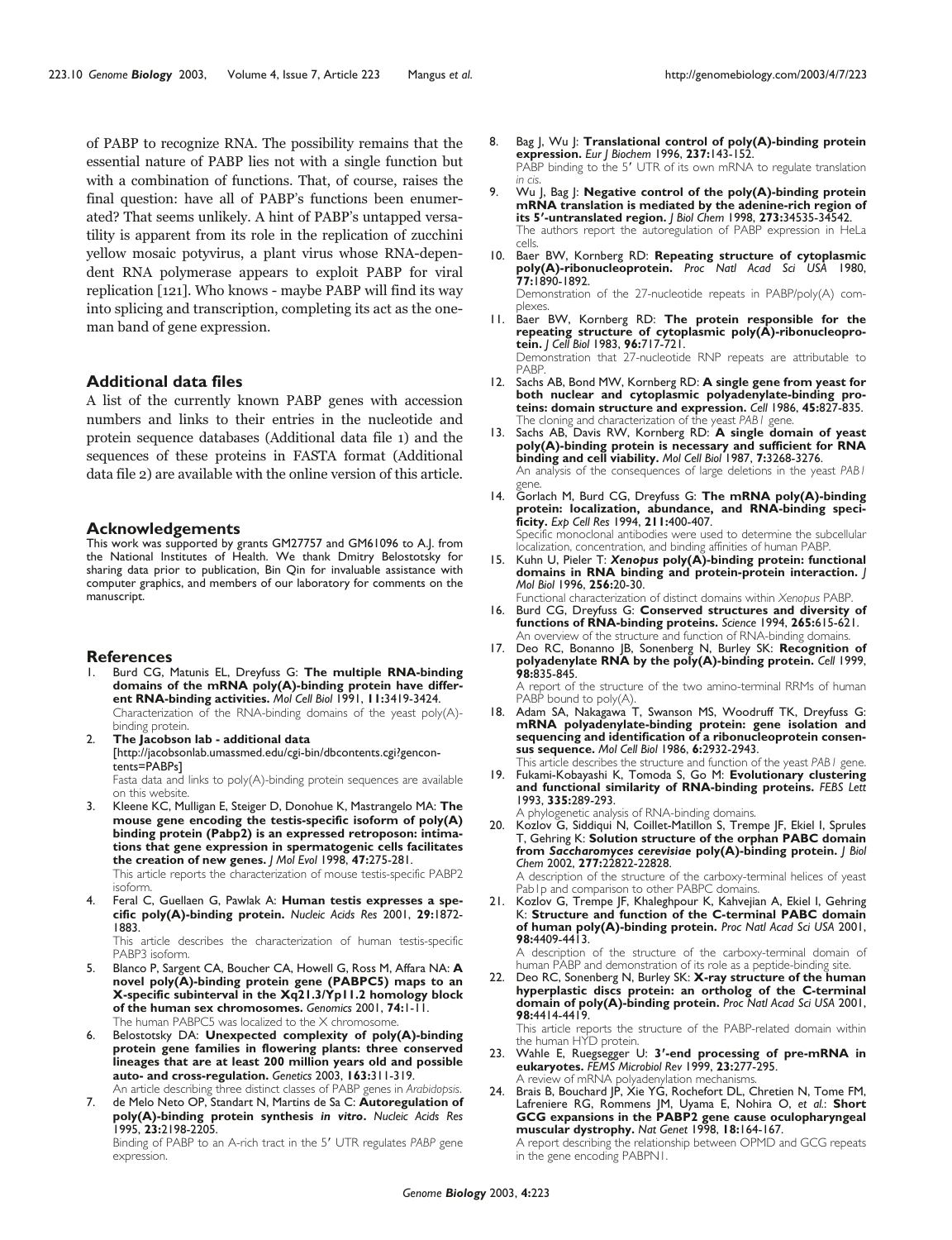25. Fan X, Rouleau GA: **Progress in understanding the pathogenesis of oculopharyngeal muscular dystrophy.** *Can J Neurol Sci* 2003, **30:**8-14.

A review addressing diverse aspects of OPMD pathogenesis, including the relationship of its onset to mutations in the *PABPN1* gene.

- 26. Anderson JT, Wilson SM, Datar KV, Swanson MS: *NAB2***: a yeast nuclear polyadenylated RNA-binding protein essential for cell viability.** *Mol Cell Biol* 1993, **13:**2730-2741. Characterization of the yeast nuclear PABP, Nab2p.
- 27. Jacobson A: **Poly(A) metabolism and translation: the closed loop model.** In *Translational Control*. Edited by Hershey JW, Mathews MB, Sonenberg N. Cold Spring Harbor: Cold Spring Harbor Press; 1996, 451-480. A review of poly(A) and PABP function in mRNA translation and
- decay 28. Zhao J, Hyman L, Moore C: **Formation of mRNA 3 ends in eukaryotes: mechanism, regulation, and interrelationships with other steps in mRNA synthesis.** *Microbiol Mol Biol Rev* 1999, **63:**405-445.

This article and [29] review mRNA 3'-processing in eukaryotes.

- 29. Edmonds M: **A history of poly A sequences: from formation to factors to function.** *Prog Nucleic Acid Res Mol Biol* 2002, **71:**285- 389. See [28].
- 30. Hall TM: **Poly(A) tail synthesis and regulation: recent structural insights.** *Curr Opin Struct Biol* 2002, **12:**82-88. A review of specific RNA-binding protein structures essential for

mRNA processing and function.

- 31. Meyer S, Urbanke C, Wahle E: **Equilibrium studies on the association of the nuclear poly(A) binding protein with poly(A) of different lengths.** *Biochemistry* 2002, **41:**6082-6089. Characterization of PABPN1 binding to poly(A).
- 32. Bienroth S, Keller W, Wahle E: **Assembly of a processive messenger RNA polyadenylation complex.** *EMBO J* 1993, **12:**585- 594.

The authors of this article and [33] demonstrate that PABPN1 stimulates poly(A) polymerase to switch from distributive to processive synthesis.

- 33. Wahle E: **Poly(A) tail length control is caused by termination of processive synthesis.** *J Biol Chem* 1995, **270:**2800-2808. See [32].
- 34. Keller RW, Kuhn U, Aragon M, Bornikova L, Wahle E, Bear DG: **The nuclear poly(A) binding protein, PABP2, forms an oligomeric particle covering the length of the poly(A) tail.** *J Mol Biol* 2000, **297:**569-583.

This article reports the binding of PABPN1 monomers to nascent adenylate residues, forming linear filaments and spherical particles.

- 35. Hector RE, Nykamp KR, Dheur S, Anderson JT, Non PJ, Urbinati CR, Wilson SM, Minvielle-Sebastia L, Swanson MS: **Dual requirement for yeast hnRNP Nab2p in mRNA poly(A) tail length control and nuclear export.** *EMBO J* 2002, **21:**1800-1810. Nab2p is shown to function in a manner analogous to PABPN1.
- 36. Sachs AB, Davis RW: **The poly(A) binding protein is required for poly(A) shortening and 60S ribosomal subunit-dependent translation initiation.** *Cell* 1989, **58:**857-867. This article reports the phenotypes of yeast suppressor strains harboring deletions of the *PAB1* gene.
- 37. Amrani N, Minet M, Le Gouar M, Lacroute F, Wyers F: **Yeast Pab1 interacts with Rna15 and participates in the control of the poly(A) tail length** *in vitro***.** *Mol Cell Biol* 1997, **17:**3694-3701. Demonstration of the role of Pab1p in yeast mRNA 3-processing *in vitro*.
- 38. Minvielle-Sebastia L, Preker PJ, Wiederkehr T, Strahm Y, Keller W: **The major yeast poly(A)-binding protein is associated with cleavage factor IA and functions in premessenger RNA 3 end formation.** *Proc Natl Acad Sci USA* 1997, **94:**7897-7902. Demonstration of the role of Pab1p in yeast mRNA 3'-processing
- 39. Zhelkovsky A, Helmling S, Moore C: **Processivity of the** *Saccharomyces cerevisiae* **poly(A) polymerase requires interactions at the carboxyl-terminal RNA binding domain.** *Mol Cell Biol* 1998, **18:**5942-5951.

The authors demonstrate a regulation of poly(A) polymerase function during yeast mRNA 3-processing.

40. Helmling S, Zhelkovsky A, Moore CL: **Fip1 regulates the activity of poly(A) polymerase through multiple interactions.** *Mol Cell Biol* 2001, **21:**2026-2037.

This article reports the regulation of yeast Pap1p by Fip1p.

- 41. Tacahashi Y, Helmling S, Moore CL: **Functional dissection of the zinc finger and flanking domains of the Yth1 cleavage/polyadenylation factor.** *Nucleic Acids Res* 2003, **31:**1744-1752.
- The regulation of yeast mRNA 3'-end formation by Yth Ip is demonstrated. 42. Boeck R, Tarun S, Jr, Rieger M, Deardorff JA, Muller-Auer S, Sachs
- AB: **The yeast Pan2 protein is required for poly(A)-binding protein-stimulated poly(A)-nuclease activity.** *J Biol Chem* 1996, **271:**432-438.

A paper reporting the cloning of yeast *PAN2* and its requirement for poly(A) shortening.

43. Brown CE, Sachs AB: **Poly(A) tail length control in** *Saccharomyces cerevisiae* **occurs by message-specific deadenylation.** *Mol Cell Biol* 1998, **18:**6548-6559. The authors show that yeast PAN subunits are required for proper

poly(A)-tail formation.

- 44. Brown CE, Tarun SZ, Jr., Boeck R, Sachs AB: *PAN3* **encodes a subunit of the Pab1p-dependent poly(A) nuclease in** *Saccharomyces cerevisiae***.** *Mol Cell Biol* 1996, **16:**5744-5753. A paper reporting the cloning of yeast *PAN3* and its requirement for mRNA poly(A)-tail shortening.
- 45. Mangus DA, Amrani N, Jacobson A: **Pbp1p, a factor interacting with** *Saccharomyces cerevisiae* **poly(A)-binding protein, regulates polyadenylation.** *Mol Cell Biol* 1998, **18:**7383-7396. The authors report the cloning of yeast *PBP1* and demonstrate its role in mRNA 3'-end formation.
- 46. Long RM, Elliott DJ, Stutz F, Rosbash M, Singer RH: **Spatial consequences of defective processing of specific yeast mRNAs revealed by fluorescent** *in situ* **hybridization.** *RNA* 1995, **1:**1071-1078.

*In situ* hybridization was used to demonstrate the requirement of polyadenylation for mRNA export.

- 47. Huang Y, Carmichael GC: **Role of polyadenylation in nucleocytoplasmic transport of mRNA.** *Mol Cell Biol* 1996, **16:**1534-1542. Ribozyme constructs were used to demonstrate a relationship between mRNA polyadenylation and export in mammalian cells.
- 48. Dower K, Rosbash M: **T7 RNA polymerase-directed transcripts are processed in yeast and link 3 end formation to mRNA nuclear export.** *RNA* 2002, **8:**686-697. T7 derived transcripts were used to link polyadenylation and mRNA export in yeast.
- 49. Hammell CM, Gross S, Zenklusen D, Heath CV, Stutz F, Moore C, Cole CN: **Coupling of termination, 3 processing, and mRNA export.** *Mol Cell Biol* 2002, **22:**6441-6457. This article describes the interrelationships of polyadenylation and export in mutant yeast strains.
- 50. Allen NP, Huang L, Burlingame A, Rexach M: **Proteomic analysis of nucleoporin interacting proteins.** *J Biol Chem* 2001, **276:**29268-29274.

An article describing the interaction of yeast Pab1p with nucleoporins. 51. Uetz P, Giot L, Cagney G, Mansfield TA, Judson RS, Knight JR, Lockshon D, Narayan V, Srinivasan M, Pochart P, *et al.*: **A comprehensive analysis of protein-protein interactions in** *Saccharomyces cerevisiae***.** *Nature* 2000, **403:**623-627. This analysis includes the interaction of yeast Pab1p with Xpo1p.

- 52. Strasser K, Hurt E: **Yra1p, a conserved nuclear RNA-binding protein, interacts directly with Mex67p and is required for mRNA export.** *EMBO J* 2000, **19:**410-420.
- The authors describe the function of yeast Yra1p in mRNA export. 53. Afonina E, Stauber R, Pavlakis GN: **The human poly(A)-binding protein 1 shuttles between the nucleus and the cytoplasm.** *J Biol Chem* 1998, **273:**13015-13021.

A paper about the nucleocytoplasmic shuttling of human PABPN1. 54. Calado A, Tome FMS, Brais B, Rouleau GA, Kuhn U, Wahle E,

Carmo-Fonseca M: **Nuclear inclusions in oculopharyngeal muscular dystrophy consist of poly(A)-binding protein 2 aggregates which sequester poly(A) RNA.** *Hum Mol Genet* 2000, **9:**2321-2328.

The authors report the nuclear insolubility of PABPN1 derived from alleles containing GCG repeats.

55. Duncan K, Umen JG, Guthrie C: **A putative ubiquitin ligase required for efficient mRNA export differentially affects hnRNP transport.** *Curr Biol* 2000, **10:**687-696. A report including data on the nucleocytoplasmic shuttling of yeast Nab2p.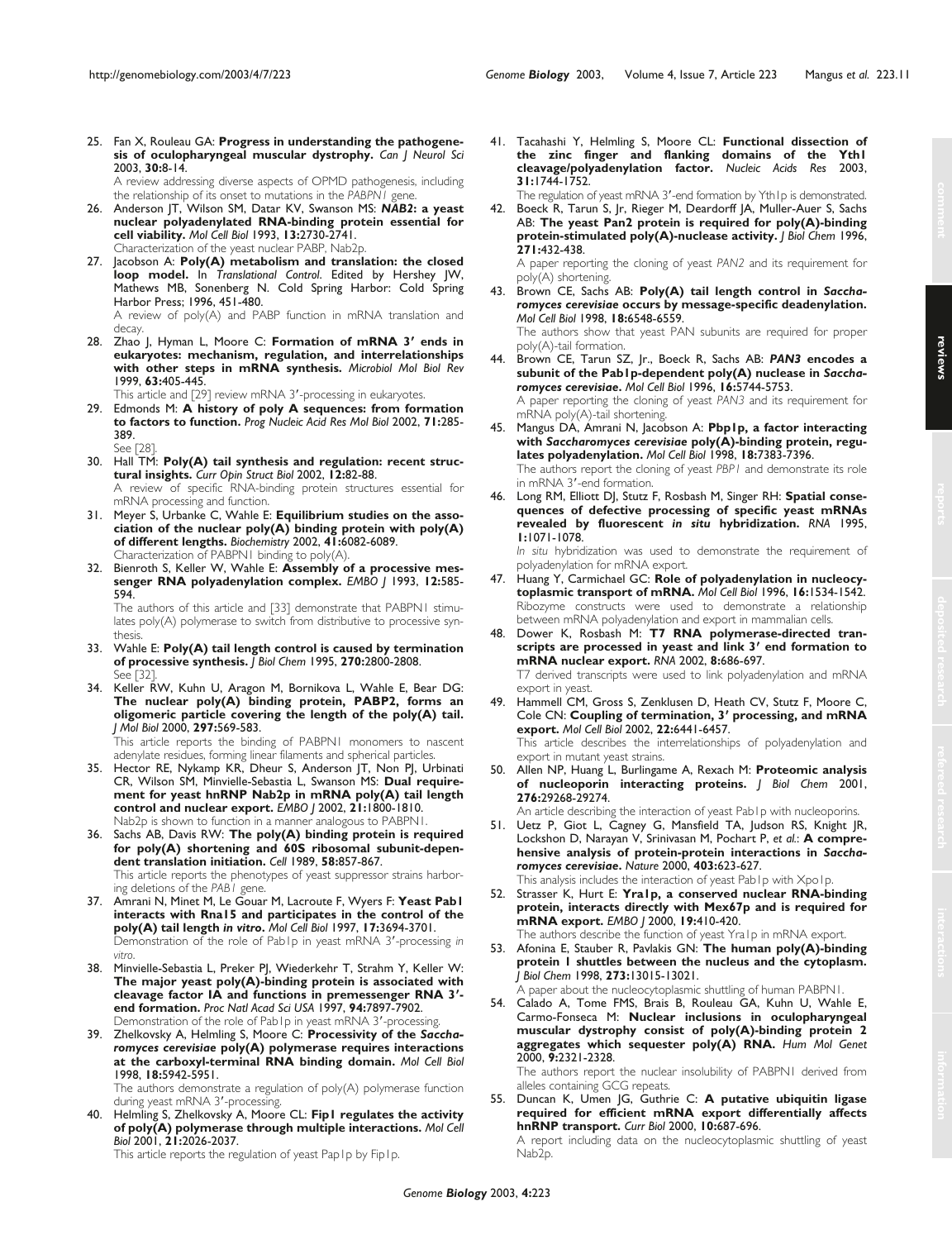56. Thakurta AG, Ho Yoon J, Dhar R: *Schizosaccharomyces pombe* **spPABP, a homologue of** *Saccharomyces cerevisiae* **Pab1p, is a non-essential, shuttling protein that facilitates mRNA export.** *Yeast* 2002, **19:**803-810.

*S. pombe* PABP shuttles between the nucleus and cytoplasm.

- 57. Chen Z, Li Y, Krug RM: **Influenza A virus NS1 protein targets poly(A)-binding protein II of the cellular 3-end processing machinery.** *EMBO J* 1999, **18:**2273-2283. The authors show inhibition of mRNA export by interaction of
- influenza virus NS1A with PABPN1. 58. Duvel K, Valerius O, Mangus DA, Jacobson A, Braus GH: **Replace-ment of the yeast** *TRP4* **3 untranslated region by a hammerhead ribozyme results in a stable and efficiently exported mRNA that lacks a poly(A) tail.** *RNA* 2002, **8:**336- 344.

This article reports that ribozyme-generated mRNAs lacking a poly(A) tail are capable of mRNA export in yeast.

59. Proweller A, Butler S: **Efficient translation of poly(A)- deficient mRNAs in** *Saccharomyces cerevisiae***.** *Genes Dev* 1994, **8:**2629- 2640.

mRNAs lacking a poly(A) tail generated in a yeast *pap1* mutant enter the cytoplasm.

- 60. Brodsky AS, Silver PA: **Pre-mRNA processing factors are required for nuclear export.** *RNA* 2000, **6:**1737-1749. Mutations in yeast genes regulating mRNA 3-processing block mRNA export.
- 61. Hilleren P, McCarthy T, Rosbash M, Parker R, Jensen TH: **Quality control of mRNA 3-end processing is linked to the nuclear exosome.** *Nature* 2001, **413:**538-542.

In this article, linkage of mRNA polyadenylation and nuclear export was analyzed in yeast export mutants.

62. Jensen TH, Patricio K, McCarthy T, Rosbash M: **A block to mRNA nuclear export in** *S. cerevisiae* **leads to hyperadenylation of transcripts that accumulate at the site of transcription.** *Mol Cell* 2001, **7:**887-898.

The link between mRNA 3'-processing and nuclear export was analyzed in yeast export mutants

- 63. Jacobson A, Favreau M: **Possible involvement of poly(A) in protein synthesis.** *Nucleic Acids Res* 1983, **11:**6353-6368. This is the first formulation of the closed-loop model postulating interactions between the 5' and 3' ends of the mRNA.
- 64. Tarun SZ Jr, Sachs AB: **Association of the yeast poly(A) tail binding protein with translation initiation factor eIF-4G.** *EMBO J* 1996, **15:**7168-7177.

Demonstration that yeast Pab1p interacts with eIF4G.

- 65. Tarun SZ Jr, Wells SE, Deardorff JA, Sachs AB: **Translation initiation factor eIF4G mediates** *in vitro* **poly(A) tail-dependent translation.** *Proc Natl Acad Sci USA* 1997, **94:**9046-9051. Further characterization of eIF4G/Pab1p interaction in yeast.
- 66. Wells SE, Hillner PE, Vale RD, Sachs AB: **Circularization of mRNA by eukaryotic translation initiation factors.** *Mol Cell* 1998, **2:**135-140.

This article reports the *in vitro* formation of mRNA closed loops in the presence of Pab1p, eIF4G, and eIF4E.

- 67. Munroe D, Jacobson A: **mRNA poly(A) tail, a 3 enhancer of translational initiation.** *Mol Cell Biol* 1990, **10:**3441-3455. This article shows the stimulation of 60S ribosome joining by the presence of an mRNA poly(A) tail.
- 68. Gallie DR: **The cap and poly(A) tail function synergistically to regulate mRNA translational efficiency.** *Genes Dev* 1991, **5:**2108-2116.

Synergistic translational effects of mRNA cap and poly(A) tail are reported.

69. Haghighat A, Sonenberg N: **eIF4G dramatically enhances the binding of eIF4E to the mRNA 5-cap structure.** *J Biol Chem* 1997, **272:**21677-21680.

The authors show the effects of eIF4G-binding on the interaction of the initiation factor eIF4E with the mRNA cap.

70. Ptushkina M, von der Haar T, Vasilescu S, Frank R, Birkenhager R, McCarthy JE: **Cooperative modulation by eIF4G of eIF4Ebinding to the mRNA 5 cap in yeast involves a site partially shared by p20.** *EMBO J* 1998, **17:**4798-4808.

This work shows that eIF4G/eIF4E interaction enhances eIF4E affinity for the cap.

71. Borman AM, Michel YM, Kean KM: **Biochemical characterisation of cap-poly(A) synergy in rabbit reticulocyte lysates: the eIF4G-PABP interaction increases the functional affinity of eIF4E for the capped mRNA 5-end.** *Nucleic Acids Res* 2000, **28:**4068-4075.

This article shows that PABP/eIF4G interaction enhances eIF4E-binding of the mRNA cap.

72. Luo Y, Goss DJ: **Homeostasis in mRNA initiation: wheat germ poly(A)-binding protein lowers the activation energy barrier to initiation complex formation.** *J Biol Chem* 2001, **276:**43083- 43086.

The authors report that the dissociation of the wheat germ cap-binding complex from the mRNA cap is slowed by interaction with PABP.

73. Le H, Tanguay RL, Balasta ML, Wei CC, Browning KS, Metz AM, Goss DJ, Gallie DR: **Translation initiation factors eIF-iso4G and eIF-4B interact with the poly(A)-binding protein and increase its RNA binding activity.** *J Biol Chem* 1997, **272:**16247- 16255.

PABP affinity for mRNA is shown to be enhanced by interaction with the cap-binding complex and eIF4B.

74. Bi X, Goss DJ: **Wheat germ poly(A)-binding protein increases the ATPase and the RNA helicase activity of translation initiation factors eIF4A, eIF4B, and eIF-iso4F.** *J Biol Chem* 2000, **275:**17740-17746.

Interaction with plant PABP is shown to enhance initiation factor activities.

75. Sachs A: **Physical and functional interactions between the mRNA cap structure and the poly(A) tail**. In *Translational Control of Gene Expression*. Edited by Sonenberg N, Hershey JW, Mathews MB. Cold Spring Harbor: Cold Spring Harbor Laboratory Press; 2000, 447-465.

A review of interactions between the 5' and 3' ends of mRNPs.

76. Kessler SH, Sachs AB: **RNA recognition motif 2 of yeast Pab1p is required for its functional interaction with eukaryotic translation initiation factor 4G.** *Mol Cell Biol* 1998, **18:**51-57. The authors report the identification of RRM2 as the PABP domain

interacting with eIF4G.

- 77. Imataka H, Gradi A, Sonenberg N: **A newly identified N-terminal amino acid sequence of human eIF4G binds poly(A)-binding protein and functions in poly(A)-dependent translation.** *EMBO J* 1998, **17:**7480-7489.
- This article describes the eIF4G/PABP interaction in mammalian cells. 78. Otero LJ, Ashe MP, Sachs AB: **The yeast poly(A)-binding**
- **protein Pab1p stimulates** *in vitro* **poly(A)-dependent and cap-dependent translation by distinct mechanisms.** *EMBO J* 1999, **18:**3153-3163.

A paper reporting the identification of distinct Pab1p domains required for translation-stimulation activities.

- 79. Craig AW, Haghighat A, Yu AT, Sonenberg N: **Interaction of polyadenylate-binding protein with the eIF4G homologue PAIP enhances translation.** *Nature* 1998, **392:**520-523. The identification and characterization of PAIP-1, a mammalian PABPinteracting protein.
- 80. Roy G, De Crescenzo G, Khaleghpour K, Kahvejian A, O'Connor-McCourt M, Sonenberg N: **Paip1 interacts with poly(A)-binding protein through two independent binding motifs.** *Mol Cell Biol* 2002, **22:**3769-3782.

The identification of PAIP1 sites that interact with PABP.

81. Khaleghpour K, Svitkin YV, Craig AW, DeMaria CT, Deo RC, Burley SK, Sonenberg N: **Translational repression by a novel partner of human poly(A)-binding protein, Paip2.** *Mol Cell* 2001, **7:**205- 216.

The identification and characterization of Paip2, a PABP interacting protein that inhibits translation.

82. Khaleghpour K, Kahvejian A, De Crescenzo G, Roy G, Svitkin YV, Imataka H, O'Connor-McCourt M, Sonenberg N: **Dual interactions of the translational repressor Paip2 with poly(A) binding protein.** *Mol Cell Biol* 2001, **21:**5200-5213.

The identification and characterization of interaction domains in PABP and Paip2.

83. Gray NK, Coller JM, Dickson KS, Wickens M: **Multiple portions of poly(A)-binding protein stimulate translation** *in vivo***.** *EMBO J* 2000, **19:**4723-4733.

Tethered PABP was used to define PABP domains required for translational stimulation and mRNA stabilization in *Xenopus* oocytes and yeast.

84. Sachs AB, Varani G: **Eukaryotic translation initiation: there are (at least) two sides to every story.** *Nat Struct Biol* 2000, **7:**356- 361.

A review of PABP structures required for interaction with eIF4G and poly(A).

85. Searfoss A, Dever TE, Wickner R: **Linking the 3 poly(A) tail to the subunit joining step of translation initiation: relations of Pab1p, eukaryotic translation initiation factor 5b (Fun12p), and Ski2p-Slh1p.** *Mol Cell Biol* 2001, **21:**4900-4908. Analyses of yeast mutants implicating PABP in the regulation of 60S

subunit joining.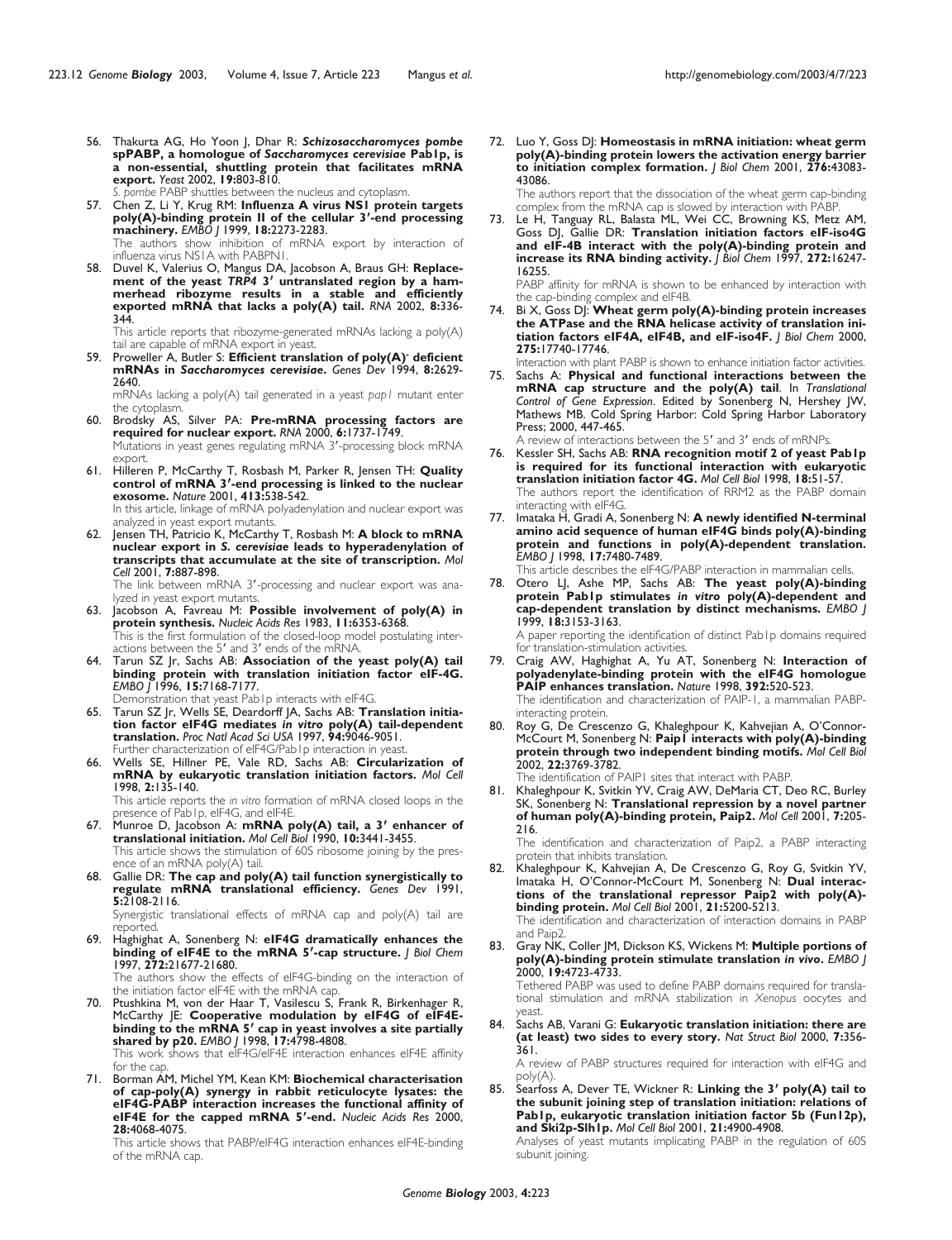86. Groft CM, Burley SK: **Recognition of eIF4G by rotavirus NSP3 reveals a basis for mRNA circularization.** *Mol Cell* 2002, **9:**1273- 1283.

The authors report that rotavirus NSP3 functions as a PABP analog

- 87. Lamphear BJ, Kirchweger R, Skern T, Rhoads RE: **Mapping of functional domains in eukaryotic protein synthesis initiation factor 4G (eIF4G) with picornaviral proteases. Implications for cap-dependent and cap-independent translational initiation.** *J Biol Chem* 1995, **270:**21975-21983.
- An article describing the cleavage of PABP and eIF4G by viral proteases. 88. Kuyumcu-Martinez NM, Joachims M, Lloyd RE: **Efficient cleavage of ribosome-associated poly(A)-binding protein by enterovirus 3C protease.** *J Virol* 2002, **76:**2062-2074.
- An article describing the proteolytic cleavage of PABP during viral infection. 89. Le H, Browning KS, Gallie DR: **The phosphorylation state of poly(A)-binding protein specifies its binding to poly(A) RNA and its interaction with eukaryotic initiation factor (eIF) 4F, eIFiso4F, and eIF4B.** *J Biol Chem* 2000, **275:**17452-17462. The authors report that the activity of plant PABP is regulated by phos-

phorylation.

90. Lee J, Bedford MT: **PABP1 identified as an arginine methyltransferase substrate using high-density protein arrays.** *EMBO Rep* 2002, **3:**268-273. An article describing the mapping of a site of arginine methylation in

PABP.

- 91. Hornstein E, Git A, Braunstein I, Avni D, Meyuhas O: **The expression of poly(A)-binding protein gene is translationally regulated in a growth-dependent fashion through a 5-terminal oligopyrimidine tract motif.** *J Biol Chem* 1999, **274:**1708-1714. The authors report that regulation of PABP expression is mediated by a 5'-terminal oligopyrimidine tract motif.
- 92. Bag J: **Feedback inhibition of poly(A)-binding protein mRNA translation. A possible mechanism of translation arrest by stalled 40S ribosomal subunits.** *J Biol Chem* 2001, **276:**47352- 47360.

The authors shows autogenous regulation of PABP mRNA translation in reticulocyte lysates.

93. Mazumder B, Seshadri V, Imataka H, Sonenberg N, Fox PL: Transla**tional silencing of ceruloplasmin requires the essential elements of mRNA circularization: poly(A) tail, poly(A) binding protein, and eukaryotic translation initiation factor 4G.** *Mol Cell Biol* 2001, **21:**6440-6449.

PABP is shown to be a facilitator of translational repression.

94. Richter JD: **Dynamics of poly(A) addition and removal during development.** In *Translational Control*. Edited by Hershey JW, Mathews MB, Sonenberg N. Cold Spring Harbor: Cold Spring Harbor Press, 1996, 481-503.

A review of the role of PABP in developmentally regulated mRNA translation.

- 95. Yohn CB, Cohen A, Danon A, Mayfield SP: **A poly(A)-binding protein functions in the chloroplast as a message-specific translation factor.** *Proc Natl Acad Sci USA* 1998, **95:**2238-2243. PABP is shown to function as an mRNA-specific translational activator in *C. reinhardtii*.
- 96. Kisselev L, Ehrenberg M, Frolova L: **Termination of translation: interplay of mRNA, rRNAs and release factors?** *EMBO J* 2003, **22:**175-182.

A review of translation termination mechanisms and factors.

- 97. Hoshino S, Imai M, Kobayashi T, Uchida N, Katada T: **The eukaryotic polypeptide chain releasing factor (eRF3/GSPT) carrying the translation termination signal to the 3-poly(A) tail of mRNA. Direct association of erf3/GSPT with polyadenylate-binding protein.** *J Biol Chem* 1999, **274:**16677-16680. This article reports the interactions of mammalian PABP and the termination factor eRF3.
- 98. Cosson B, Couturier A, Chabelskaya S, Kiktev D, Inge-Vechtomov S, Philippe M, Zhouravleva G: **Poly(A)-binding protein acts in translation termination via eukaryotic release factor 3 interaction and does not influence [PSI(+)] propagation.** *Mol Cell Biol* 2002, **22:**3301-3315.

This article reports the interactions of yeast PABP and termination factor eRF3.

99. Uchida N, Hoshino S, Imataka H, Sonenberg N, Katada T: **A novel role of the mammalian GSPT/eRF3 associating with poly(A)-binding protein in Cap/Poly(A)-dependent translation.** *J Biol Chem* 2002, **277:**50286-50292.

A possible role of interaction of PABP and eRF3 in ribosome recycling is reported.

100. Jacobson A, Peltz SW: **Destabilization of nonsense-containing transcripts in** *Saccharomyces cerevisiae.* In *Translational Control of Gene Expression*. Edited by Sonenberg N, Hershey JWB, Mathews MB. Cold Spring Harbor: Cold Spring Harbor Laboratory Press, 2000, 827-847.

A review of factors, sequences, and mechanisms regulating nonsensemediated mRNA decay in yeast.

101. Jacobson A, Peltz SW: **Interrelationships of the pathways of mRNA decay and translation in eukaryotic cells.** *Annu Rev Biochem* 1996, **65:**693-739.

A review of the role of mRNP 5'/3' interactions in the regulation of eukaryotic mRNA stability and translation.

- 102. Decker CJ, Parker R: **mRNA decay enzymes: decappers conserved between yeast and mammals.** *Proc Natl Acad Sci USA* 2002, **99:**12512-12514.
- A review of mRNA-decay mechanisms in yeast and mammalian cells. 103. Schwartz DC, Parker R: **Mutations in translation initiation factors lead to increased rates of deadenylation and decapping of mRNAs in** *Saccharomyces cerevisiae***.** *Mol Cell Biol* 1999, **19:**5247-5256.

The article reports a relationship between mRNA translation initiation and decay.

- 104. Schwartz DC, Parker R: **mRNA decapping in yeast requires dissociation of the cap binding protein, eukaryotic translation initiation factor 4E.** *Mol Cell Biol* 2000, **20:**7933-7942. Yeast experiments indicate that eIF4E dissociation from the cap is
- required for mRNA decapping. 105. Chen CY, Xu N, Shyu AB: **mRNA decay mediated by two distinct AU-rich elements from** *c-fos* **and granulocytemacrophage colony-stimulating factor transcripts: different deadenylation kinetics and uncoupling from translation.** *Mol Cell Biol* 1995, **15:**5777-5788.

A report of the relationships between poly(A) shortening and decay in mammalian cells.

- 106. Muhlrad D, Decker CJ, Parker R: **Turnover mechanisms of the stable yeast PGK1 mRNA.** *Mol Cell Biol* 1995, **15:**2145-2156. This work shows that poly(A) shortening is not the rate-limiting step in the decay of the yeast PGK1 mRNA.
- 107. Caponigro G, Parker R: **Multiple functions for the poly(A) binding protein in mRNA decapping and deadenylation in yeast.** *Genes Dev* 1995, **9:**2421-2432. The authors of this article and [108] describe the effect of yeast *pab1*
- mutations on mRNA decay. 108. Morrissey JP, Deardorff JA, Hebron C, Sachs AB: **Decapping of stabilized, polyadenylated mRNA in yeast** *pab1* **mutants.** *Yeast* 1999, **15:**687-702.
- See [107]. 109. Coller JM, Gray NK, Wickens MP: **mRNA stabilization by poly(A) binding protein is independent of poly(A) and requires translation.** *Genes Dev* 1998, **12:**3226-3235. An article showing stabilization of poly(A)- yeast mRNA by tethered Pab1p.
- 110. Bernstein P, Peltz SW, Ross J: **The poly(A)-poly(A)-binding protein complex is a major determinant of mRNA stability** *in vitro***.** *Mol Cell Biol* 1989, **9:**659-670. The authors show that cell-free extracts depleted of PABP enhance mRNA-decay rates
- 111. Ford LP, Bagga PS, Wilusz J: **The poly(A) tail inhibits the assembly of a 3-to-5 exonuclease in an** *in vitro* **RNA stability system.** *Mol Cell Biol* 1997, **17:**398-406. This article reports PABP inhibition of mRNA 3' to 5' decay in vitro.
- 112. Wilusz CJ, Gao M, Jones CL, Wilusz J, Peltz SW: **Poly(A)-binding proteins regulate both mRNA deadenylation and decapping in yeast cytoplasmic extracts.** *RNA* 2001, **7:**1416-1424. Cell-free decay of yeast mRNAs is shown to be inhibited by PABPs.
- 113. Wang Z, Day N, Trifillis P, Kiledjian M: **An mRNA stability complex functions with poly(A)-binding protein to stabilize mRNA** *in vitro***.** *Mol Cell Biol* 1999, **19:**4552-4560. This article reports that cell-free deadenylation of mammalian mRNAs occurs incrementally.
- 114. Korner CG, Wormington M, Muckenthaler M, Schneider S, Dehlin E, Wahle E: **The deadenylating nuclease (DAN) is involved in poly(A) tail removal during the meiotic maturation of** *Xenopus* **oocytes.** *EMBO J* 1998, **17:**5427-5437.

Mammalian deadenylase is shown to be inhibited by PABP.